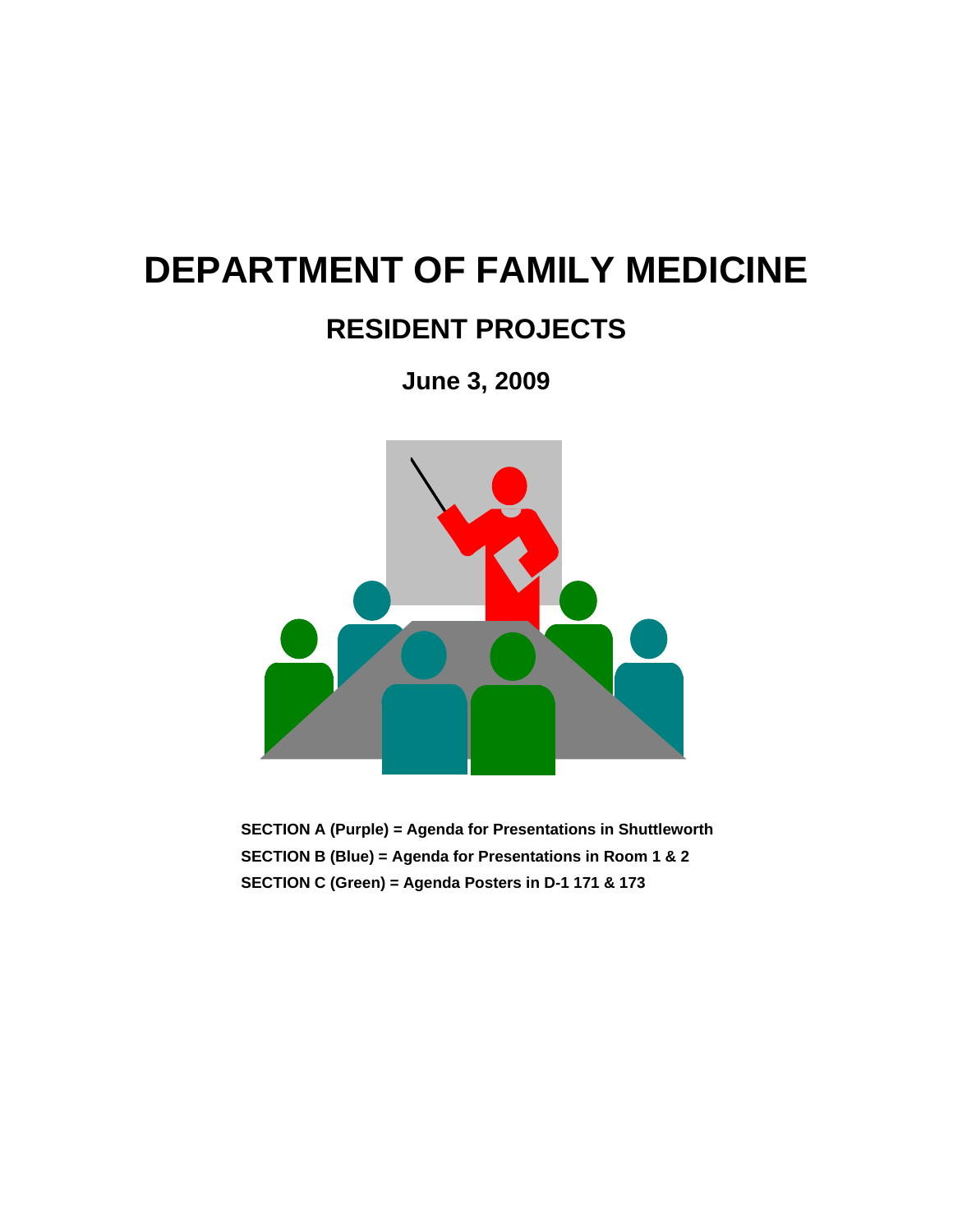# **SECTION A**

# **PRESENTATIONS – SHUTTLEWORTH**

| <b>TIME</b> | <b>PRESENTER</b>                                                                      | <b>PRESENTATION</b>                                                                                                                        |  |
|-------------|---------------------------------------------------------------------------------------|--------------------------------------------------------------------------------------------------------------------------------------------|--|
| 08:00       | Coffee, Refreshments - Livingston Lounge                                              |                                                                                                                                            |  |
| 08:30       | Dr. Eric Wong                                                                         | Opening Remarks in Shuttleworth                                                                                                            |  |
| 08:45       | Mahmoud, Mohamed                                                                      | Evaluation of a Teaching Module for Training Family Medicine Residents in<br><b>Anterior Nasal Packing</b>                                 |  |
| 09:00       | Lovesey, Natalie                                                                      | A Patient Education Session on Atrial Fibrillation and Pulse Self-<br>Examination                                                          |  |
| 09:15       | Cowing, Barbara                                                                       | The Tavistock Vision Screening Project: Part 1                                                                                             |  |
| 09:30       | Stewart, Adam                                                                         | The Family Physician's Guide to Obesity: An Efficient Approach to Modifying<br>Diet and Exercise Behaviours                                |  |
| 09:45       | Adenwala, Tasneem                                                                     | Achievement of Treatment Targets in Patients With Hypertension,<br>Dyslipidemia and Dyslipidemic Hypertension: A Primary Care Perspective. |  |
| 10:00       | Duwyn, Rejean                                                                         | Pediatric Type 2 Diabetes Mellitus: A Case Report                                                                                          |  |
| 10:15       | Abdel Malek, Gihan                                                                    | <b>Adult ADHD</b>                                                                                                                          |  |
| 10:30       | Coffee, Refreshments - Livingston Lounge<br>VISIT POSTER DISPLAYS - D1-171 and D1-173 |                                                                                                                                            |  |
| 11:30       | Khakshaee, Amir                                                                       | 'Gout in Primary Care' What do you think about this?                                                                                       |  |
| 11:45       | McIntosh, Scott                                                                       | Literature Review of Corticosteroid Injection in the Treatment of<br>Tendinopathy seen commonly in Family Practice                         |  |
| 12:00       | Ray, Reema                                                                            | The Effects of "Information Framing" in Current Clinical Practice                                                                          |  |
| 12:15       | Sehravat, Narinder                                                                    | Literature Review Acute Epiglottis in Adults                                                                                               |  |
| 12:30       |                                                                                       | PLEASE LEAVE EVALUATION SHEETS AT FRONT                                                                                                    |  |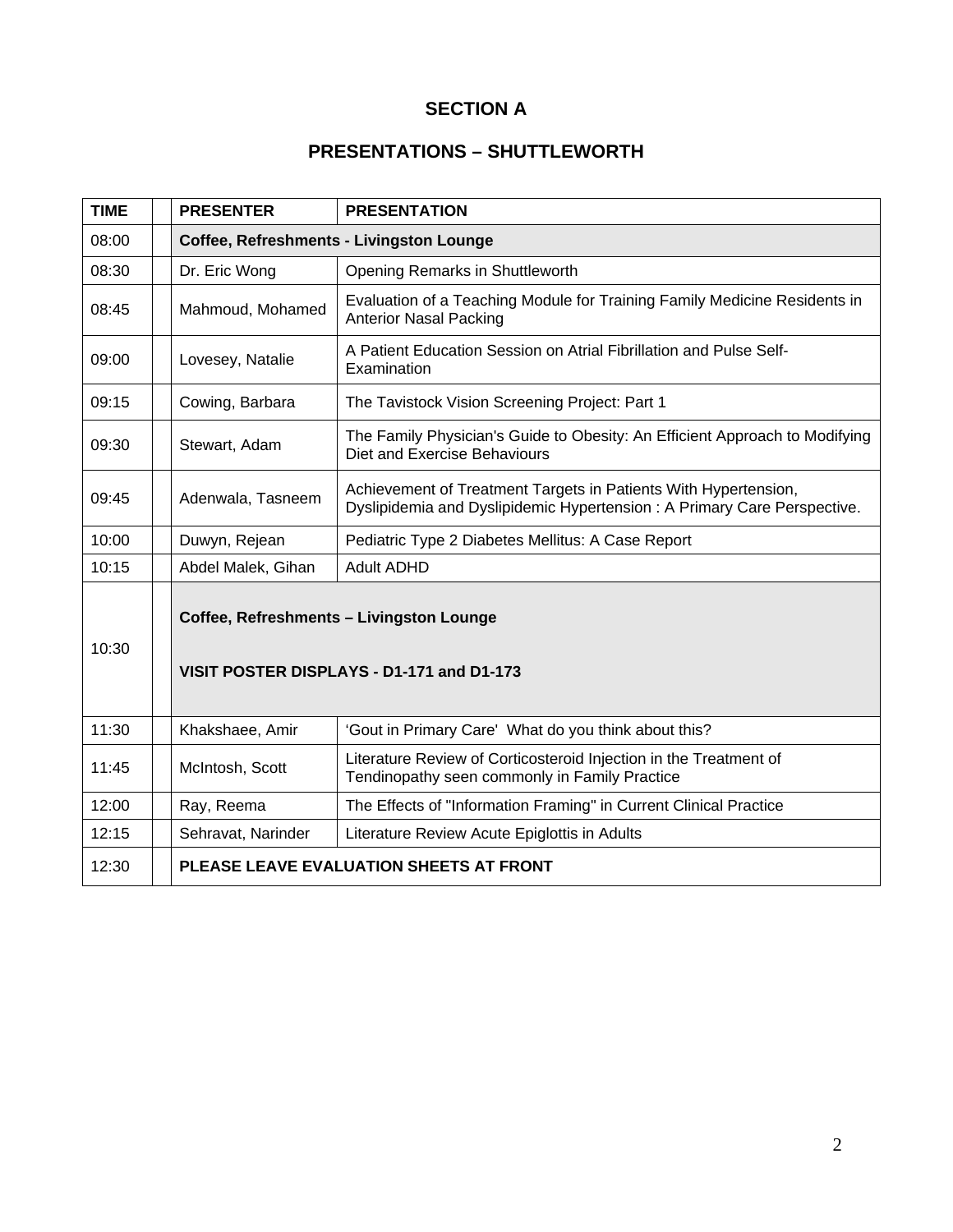# **Evaluation Of A Teaching Module For Training Family Medicine Residents In Anterior Nasal Packing Principal Investigator**

### *Dr. Mohamed Mahmoud*

**Background**: Epistaxis is a common medical condition that is usually encountered by family physicians in their practice and in the Emergency departments.

**Methods:** A teaching module is described for teaching Family Medicine residents anterior nasal packing for the treatment of epistaxis. The module is composed of a 15-minute theoretical session and a 45-minute practical session. The theoretical session is a presentation that included causes and management of epistaxis. In the practical session, we used a homemade nasal model for teaching anterior nasal packing. We designed our nasal model from simple and cheap materials, putting in mind to keep the model simple and easily reproducible. Seventy UWO Family Medicine residents attended the module. Three questionnaires (a pre-module, an immediate post-module and 2 weeks post-module) were used to assess the residents' knowledge about epistaxis and their confidence in doing the anterior nasal packing before, immediately after and 2 weeks after the module.

**Results**: After completing the module, there was a significant improvement in the knowledge of the residents about epistaxis together with a significant increase in their confidence level to pack the nose. This level of confidence was maintained when we checked it 2 weeks after the module.

**Conclusion:** We concluded that the use of this teaching module should raise the standard of treating epistaxis by Family Medicine residents.

**Key Words**: Epistaxis, anterior nasal packing, teaching module, nasal model, procedural skills

### **A Patient Education Session on Atrial Fibrillation and Pulse Self-Examination**

### *Dr. Natalie Lovesey*

**Background:** Atrial fibrillation (AF) is the most common sustained arrhythmia and causes significant morbidity and mortality by conferring an increased risk of ischemic stroke, independent of other cardiovascular disease.1 Atrial fibrillation may be asymptomatic as well as paroxysmal, rendering detection of the condition difficult. The clinical hallmark of AF is an irregularly irregular pulse. Several studies have investigated screening of target populations for atrial fibrillation. Methods studied include pulse palpation by nurses,<sup>2,3</sup> electrocardiogram,<sup>4,5</sup> and patient self-examination of pulse.<sup>6</sup>

**Objective:** The purpose of this patient education project was to determine whether a session using the validated educational materials "Take Your Pulse for Life™" would result in monthly pulse self-examination in individuals aged 60 and over.

**Results:** The study sample demonstrated interest in participating in such a session, with a 39% response rate to the initial invitation. Of those who responded to the invitation, 78.9% attended the session, which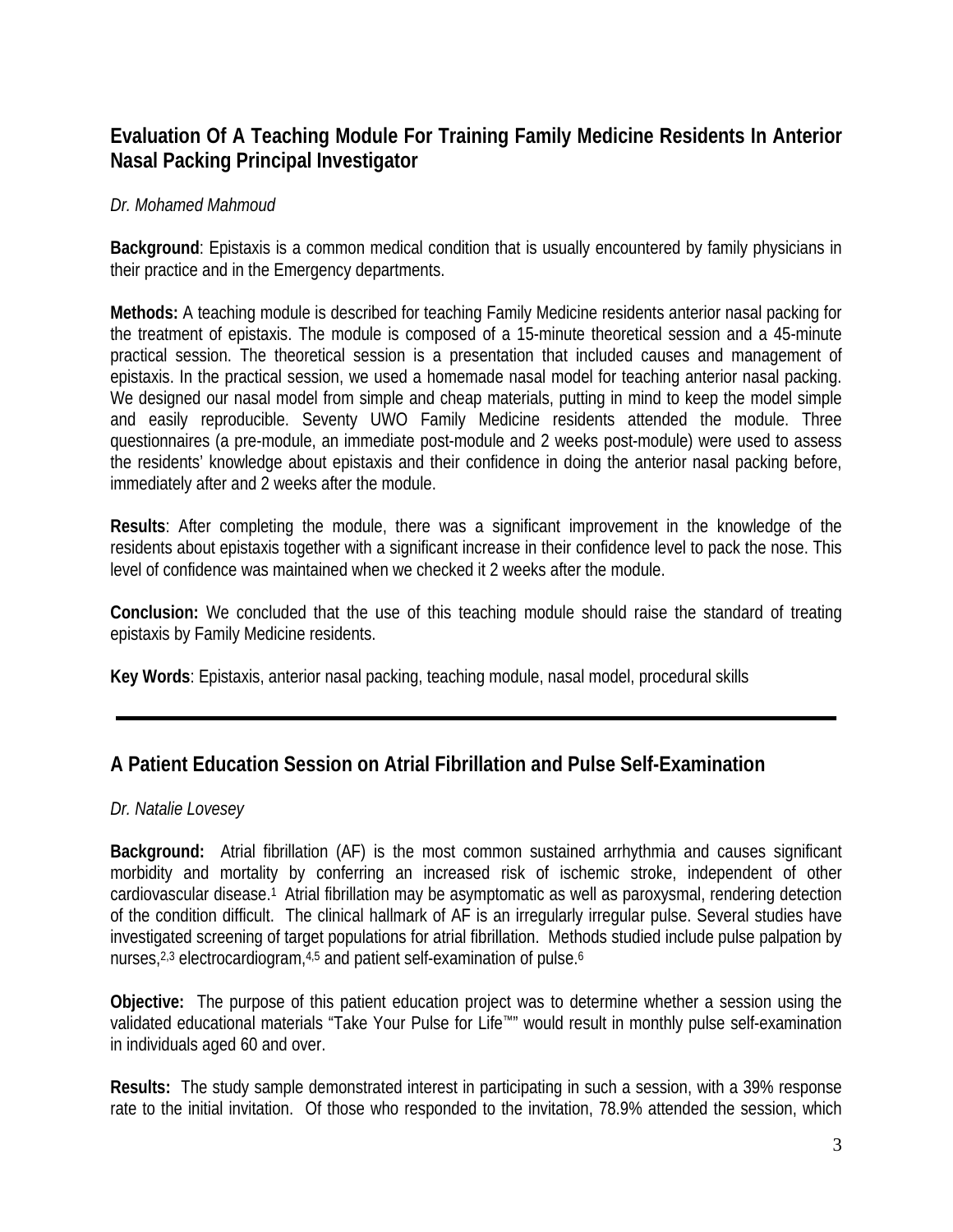was highly rated by attendants. Of the 44.4% of eligible participants reached for three month telephone follow-up, 70% retained the key session points and 95% reported pulse-taking at least monthly.

**Conclusion:** This study seemed to support the concept of teaching individuals aged 60 and over pulse self-examination as a means of detection of asymptomatic atrial fibrillation. Limitations include a single center, non-representative sample and high loss of follow-up. Whether pulse self-examination screening would result in a clinically relevant increase in diagnosis of atrial fibrillation or stroke prevention remains to be determined.

# **The Tavistock Vision Screening Project: Part 1**

### *Dr. Barbara Cowing*

**Purpose**: To demonstrate the usefulness of a hand held device to screen for childhood vision problems, such as nearsightedness, farsightedness and astigmatism (refractive errors) in the primary care setting; further to examine the prevalence of previously undetected significant refractive errors in this population.

**Methods**: Three hundred and eighty-six children aged 6 months to 12 years presenting to a family practice clinic underwent refractive error screening with the Welch Allyn SureSight. Past history of vision disorders, refractive error testing and family history of vision disorders were determined by a questionnaire to aid in identification of previously undetected vision problems.

**Results:** Refractive error measurements were obtained on 340 (88.1%) subjects. Importantly, the majority (78.5%) of children under 3 years of age were found to be testable with this device. No previous refractive error measurements had been done for 80.6% of the 2 year olds, 67.6% of the 3 year olds and 52.8% of all subjects. Seventy-eight (20.2%) children screened positive for previously undetected significant refractive errors.

**Conclusion**: Early identification and treatment of strabismus and significant refractive error is crucial to improve outcomes and can even prevent vision loss. This device allows screening for refractive errors at a very young age. A notably high number of positive screens for previously unidentified refractive errors were found in this paediatric population. This study highlights the great opportunity for refractive error screening in the primary care setting to improve outcomes by earlier identification and treatment of vision problems.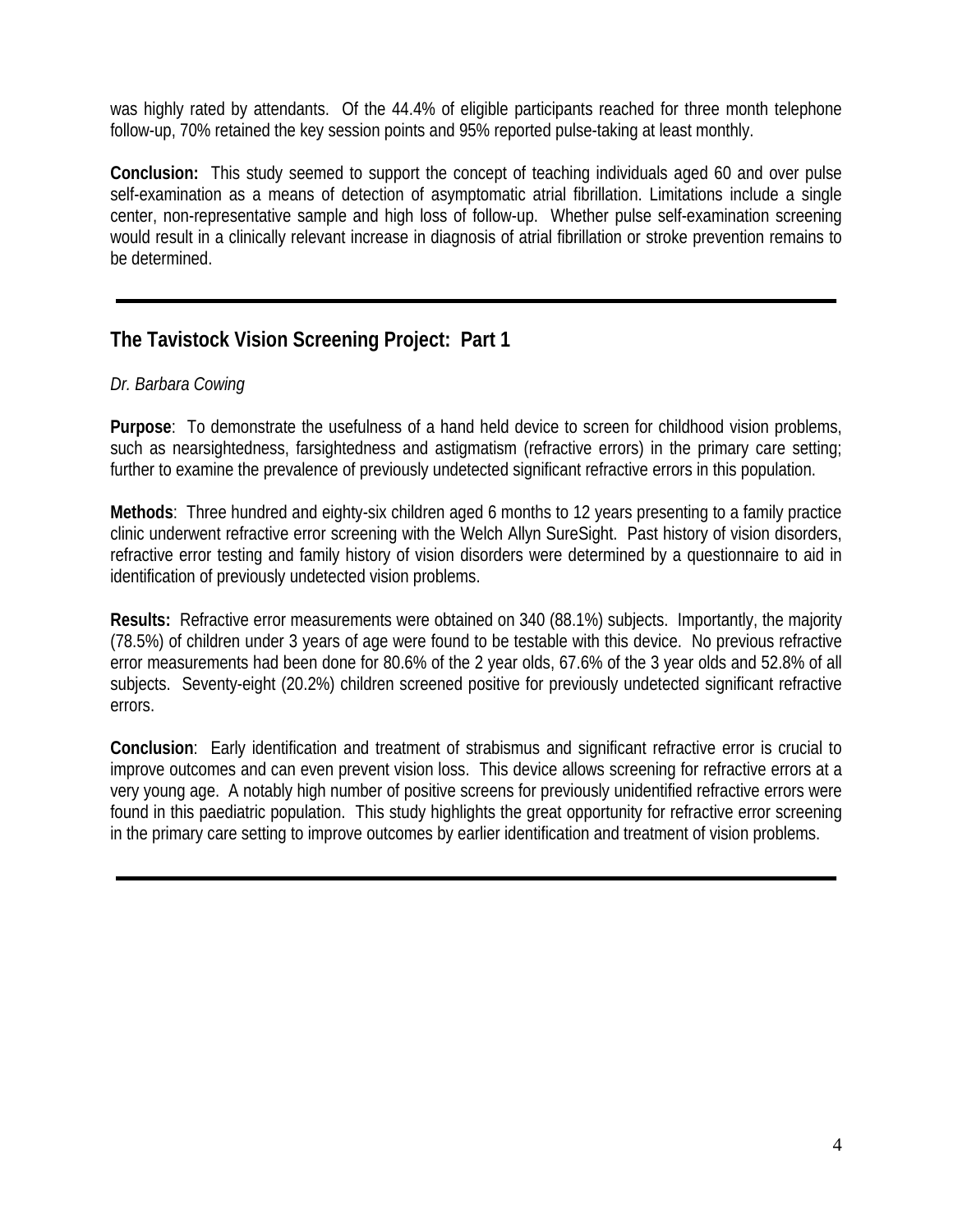# **The Family Physician's Guide to Obesity: An Efficient Approach to Modifying Diet and Exercise Behaviours**

### *Dr. Adam Stewart*

Obesity is a health concern of epidemic proportions. Patients who are overweight or obese are at risk of countless other diseases and comorbidities Proper nutrition and physical activity are the cornerstones of the prevention and treatment of obesity. Accordingly, diet and exercise should be on the forefront of minds as it relates to health and well-being. Only a minority, though, is aware of the proper goals of these lifestyle behaviours.

It is surprisingly difficult to effectively and efficiently counsel patients to modify their behaviours. The usually brief patient encounter in a family physician's office is not conducive to establishing change in such complex behaviours as one's diet or exercise habits. Often, when the management plan is discussed at the end of visit, there is only a brief, inconsequential directive such as "*Eat according to Canada's Food Guide*."

It is further disheartening to see what little emphasis is applied to managing obesity on the flow sheet for diseases, like diabetes management, for example. Given the importance of diet and exercise in the management plan, it is astounding to see the relatively small space on the flow sheet dedicated to these issues. Frequently, there is merely a small checkbox to designate that diet and exercise have been discussed. Again, the efficacy of such discussions is suspect.

Clearly, improvement is required. The following manual serves as a guide to efficiently and effectively assess, counsel, and manage the complicated issues of diet and exercise as they relate to the treatment of obesity.

# **Achievement Of Treatment Targets In Patients With Hypertension, Dyslipidemia And Dyslipidemic Hypertension: A Primary Care Perspective**

### *Dr. Tasneem Adenwala*

**Background:** Previous studies have shown that treatment of hypertension (HTN) and dyslipidemia (DYS) is not at target, especially when they are concurrent.

**Objective**: The aim of this study was to determine if the blood pressure (BP) and low density lipoproteins (LDL) levels differed from treatment targets when they coexist or not. It is hoped that the results of this study will make family physicians aware of the gap in the care.

**Method:** A retrospective, secondary data - descriptive analysis was conducted using data obtained from the Delivery of Primary Health Information (DELPHI) project. The information from EMRs of patients from 25 primary care centers was used. Patients selected were between 35- 74 years of age, with a clinical diagnosis of HTN and/or DYS. Chi-Square analysis was used to determine if there were statistically significant differences between the rate of target achievements among patients with HTN alone, DYS alone, and patients with dyslipidemic hypertension (DYS+HTN).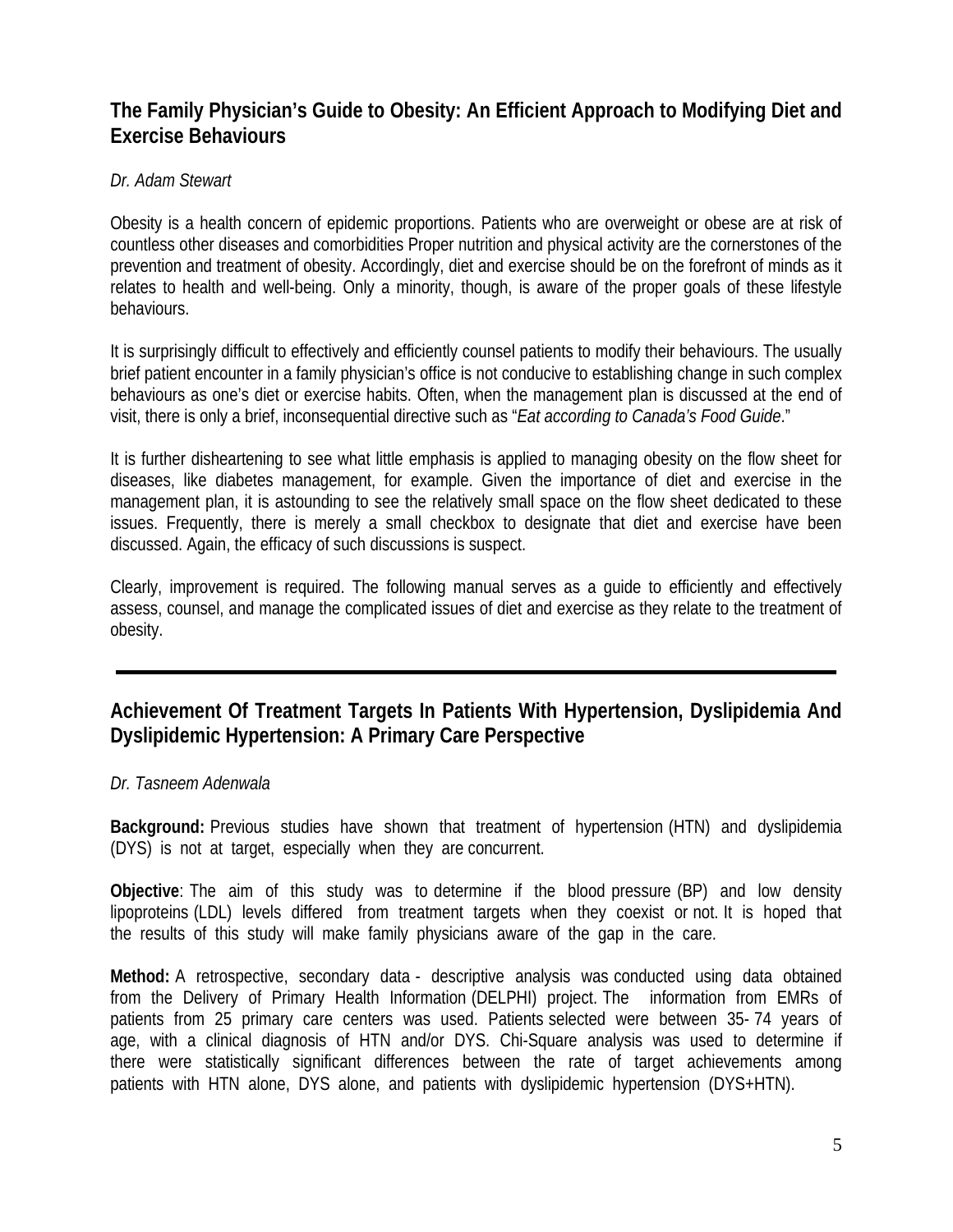**Results:** There was a significant relationship between group membership and target status. Those with HTN+DYS (46.0%) were least likely to be on target compared to the HTN (61.7%) and DYS (78.4%) groups  $(p=.000)$ . There was also a gender difference in target achievement  $(p=.000)$ . Among those with HTN+DYS, approximately 1/3 of females were on target whereas ½ of males were on target.

**Conclusion:** Treatment of concomitant HTN and DYS is not at target. Patients with just HTN or DYS were more likely to be at target BP or LDL levels. There was also a difference in target achievements between men and women.

# **Paediatric Type 2 Diabetes Mellitus: A Case Report**

### *Dr. Rejean Duwyn*

The object of this project is to describe the case of a 12 year old boy who initially presented with a case of balanitis, but who in the course of his work up was diagnosed with type 2 diabetes.

Full information on this case and its development are included, along with background information on the epidemiology, diagnosis, complications and treatment of type 2 diabetes in the paediatric age group. This takes the form of a semi-structured review of the recent literature on this subject.

The key findings of the project are that the incidence of type 2 diabetes has been rising dramatically among youth in North America, but despite this alarming trend there is still limited research on this problem in children. While much is known about risk factors and epidemiology, there is still limited data on the management of the complications of the disease and on safe and effective pharmacologic agents for its management.

In conclusion, paediatric type 2 diabetes mellitus is going to be seen with increasing frequency in family medicine and this project highlights one such case, along with some basic background information on the identification, prevention and management of the condition that would be useful to family physicians.

# **Adult ADHD**

### *Dr. Gihan Abdel Malek*

This report describes two cases of adult ADHD as a well as review of the latest literature on the disorder. The first case is an adolescent diagnosed with ADHD y a psychiatrist and the second is a self diagnosed adult.

Surprisingly, adult ADHD was acknowledged for the first time in 1994. However there were many trials to describe the condition since 1902.

Diagnosis of ADHD for adults is a challenge for various reasons. Many family physicians believe that it is a childhood disorder, the diagnostic criteria are subjective, and might mimic other medical and psychiatric conditions. Concern about stimulant abuse is another factor which delays diagnosis and treatment.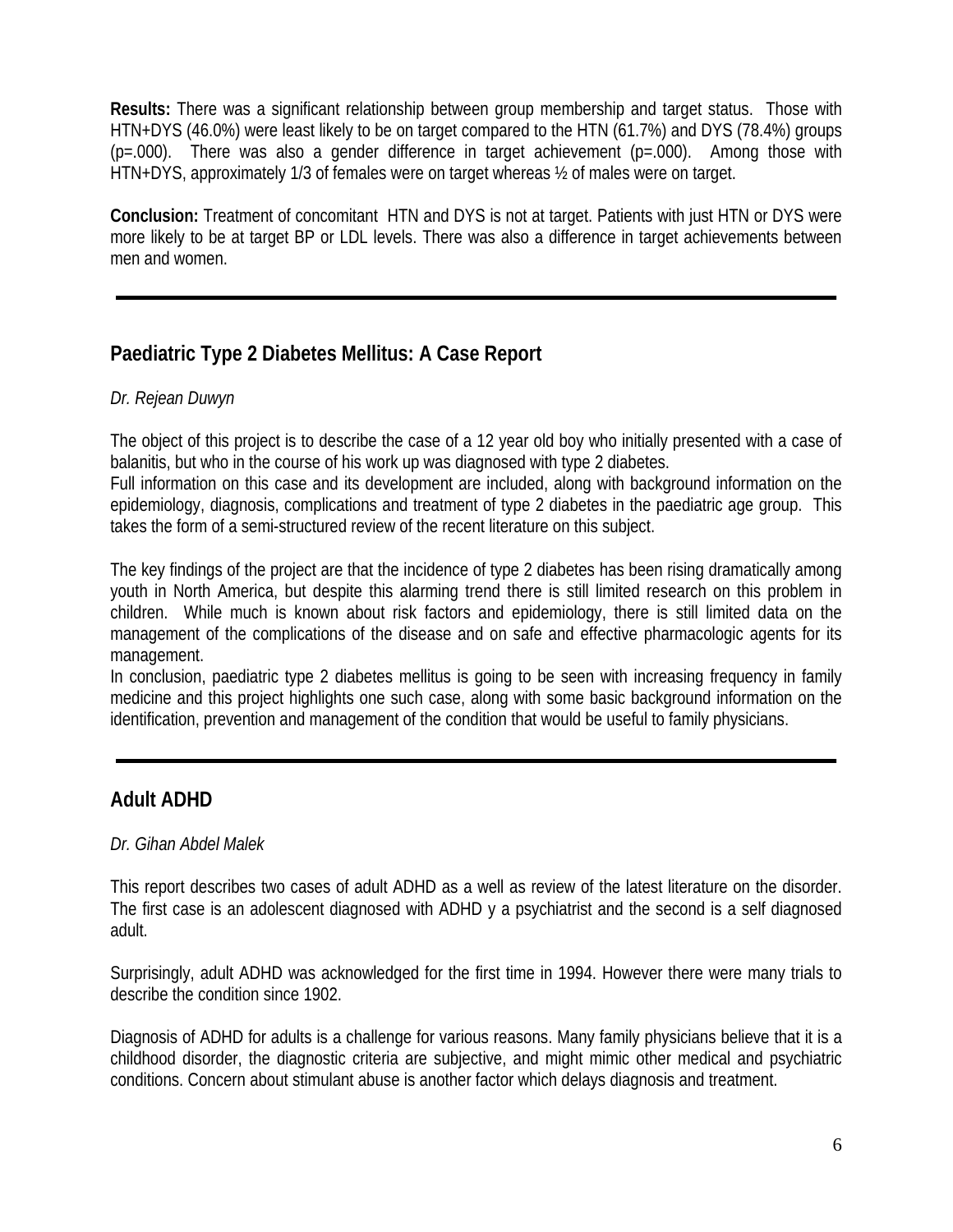Though ADHD is not related to low I.Q., adults with the disorder usually have problems in executive function, academic underachievement and their tendency to have lower socioeconomic status.

DSM IV describes the disorder and gives a comprehensible interpretation of the diagnostic criteria. There are also many rating scales to assess symptoms at different settings. Though the diagnostic criteria in North America and Europe are more or less the same, the Europeans have a more restrictive interpretation and they prefer to start management with psychotherapy. In North America the mainstay in ADHD treatment is pharmacological. Long acting stimulants as well as non stimulants show great success in ADHD treatment. Proper management makes a huge difference between failure and success.

# **'Gout in Primary Care' What do you think about this?**

### *Dr. Amir Hosein Khakshaee*

**Objective**: To compare diagnosis and treatment of gout by primary care physicians with rheumatologists

**Background**: Gout, the most common inflammatory arthritis in men, is overdiagnosed, underdiagnosed, and mismanaged (1) especially in primary care. Trends in alcohol use, diet, obesity and the metabolic syndrome in the general population might explain an increase in prevalence of gout in the community (2, 3). Gout associates with poor overall quality of life mainly resulting from associated co-morbidity (4).

**Methodology**: PubMed, Medline EMBASE and the Cochrane Database were searched using 'primary care', 'gout', 'diagnosis', and 'management' as keywords. Among 43 articles found, information which compared primary care physicians with rheumatologists in terms of gout diagnosis or management was extracted.

**Conclusion**: Unfortunately, gout remains one of the most frequently mismanaged diseases in the primary care setting. The management approach needs to be comprehensive and individualized, taking into account factors unique to the patients such as comorbidities and disease manifestations and potential side effects of the medications(1).

(1) Keith MP, Gilliland WR. Updates in the Management of Gout Am J Med. 2007 Mar;120(3):221-4.

(2) Roddy E, Zhang W, Doherty M. The changing epidemiology of gout. Nat Clin Pract Rheumatol. 2007 Aug;3(8):443-9.

(3) Wallace KL, Riedel AA, Joseph-Ridge N, Wortmann R. Increasing prevalence of gout and hyperuricemia over 10 years among older adults in a managed care population. J Rheumatol 2004;31:1582–7.

(4) E. Roddy, W. Zhang and M. Doherty Is gout associated with reduced quality of life? A case-control study Rheumatology 2007 46(9):1441-1444; doi:10.1093/rheumatology/kem150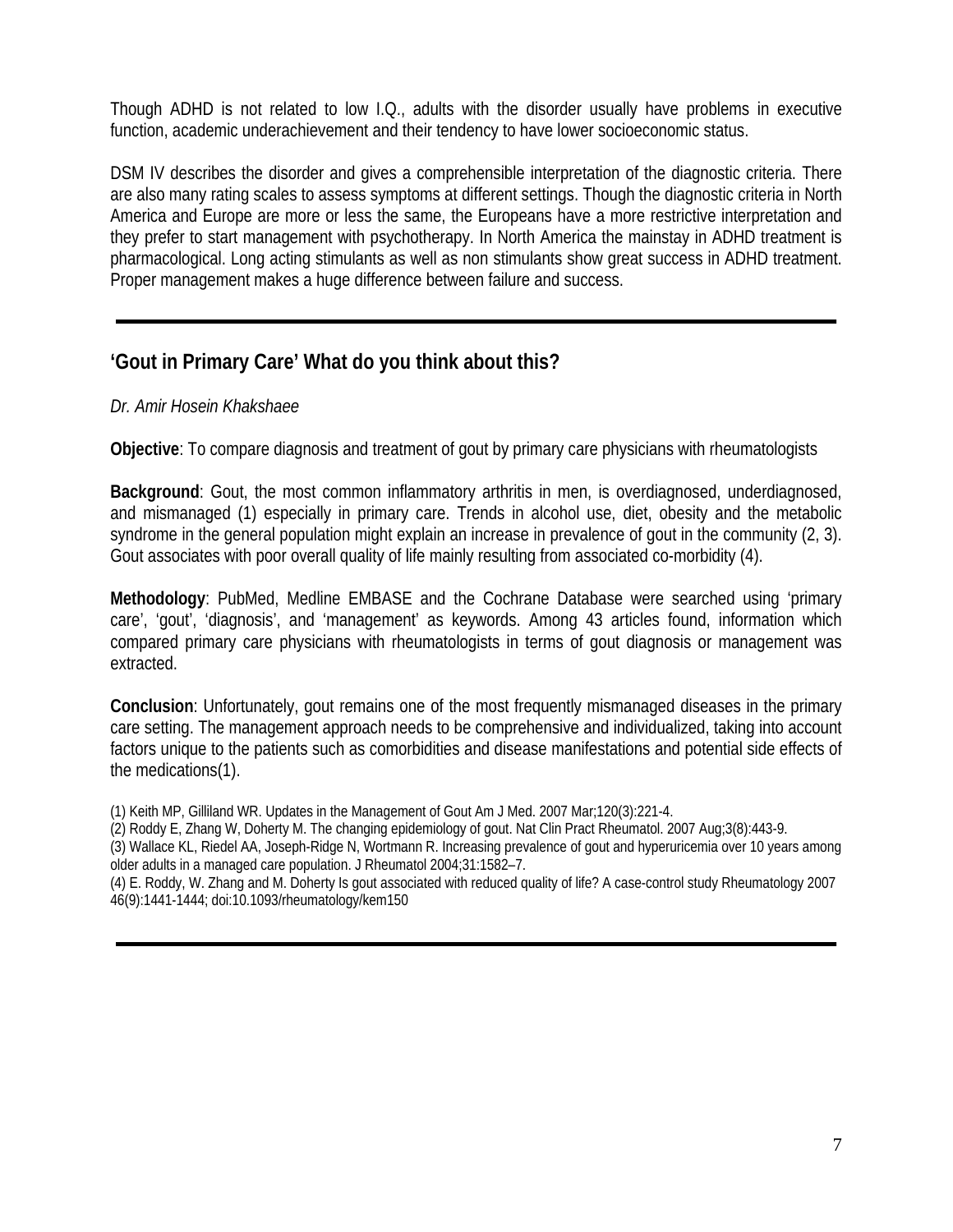# **Literature Review of Corticosteroid Injection in the Treatment of Tendinopathy seen commonly in Family Practice**

### *Dr. Scott McIntosh*

This evaluative literature review examines the use of corticosteroid injections in three tendinopathies: rotator cuff tendonitis, lateral epicondylitis, and Achilles tendonitis. The evidence is reviewed to determine if corticosteroid injections in these tendinopathies is beneficial in various outcomes measures including pain and function.

**Methods:** The literature review was conducted using both the Cochrane central register of controlled trials and Pubmed. In total 27 articles were selected pertaining to cortisone joint/tendon/paratendinous injections. Of these, 14 articles were original research and randomized control trials, and 3 were Case Reports. Nine articles were systematic literature reviews and 1 was a meta-analysis.

**Results/Discussion:** This literature review found that the common practice of corticosteroid injection has some equivocal evidence supporting its use in commonly managed tendinopathies. The most support was found for use in lateral epicondylitis, and this showed only short term benefit. The data for these injections in shoulder tendonitis still allows debate, however there is no good recent evidence for the use of this treatment in Achilles tendonitis. The evidence that does support the continued use of treatment with corticosteroid injections says the effects are for improved patient-rated pain, and perhaps in function. Further discussion includes future research strategies and suggestions for the Family Physician in everyday practice.

# **The Effects of "Information Framing" in Current Clinical Practice**

### *Dr. Reema Ray*

**Introduction:** In research studies, measures of therapeutic effect are usually presented in three formats: relative risk reduction (RRR), absolute risk reduction (ARR), and number needed to treat (NNT). The impact of an intervention may appear very large or quite small depending on which measure is used. Typically we find relative ratios to be more impressive. There is always a chance of bias if absolute data is not reported. This "frame," may influence physicians' & health professionals' perceptions regarding results of therapeutic interventions.

**Aims and Objectives:** To find out if information framing occurs in medical literature and pharmaceutical advertisements. Also if this alters physicians' and health professionals' perceptions of therapeutic effectiveness & decision-making.

**Method:** A systematic search of literature is undertaken to find out articles reporting accessibility of ratio measures in medical literature and similar data in pharmaceutical advertisements. Articles on "framing effect" altering physicians or health professionals' perceptions are also studied. Total of 20 articles are reviewed

**Result:** Absolute data is often not easily accessible in articles reporting ratio measures. And typically data presented in relative format is favored over absolute ones to initiate an intention to treat response.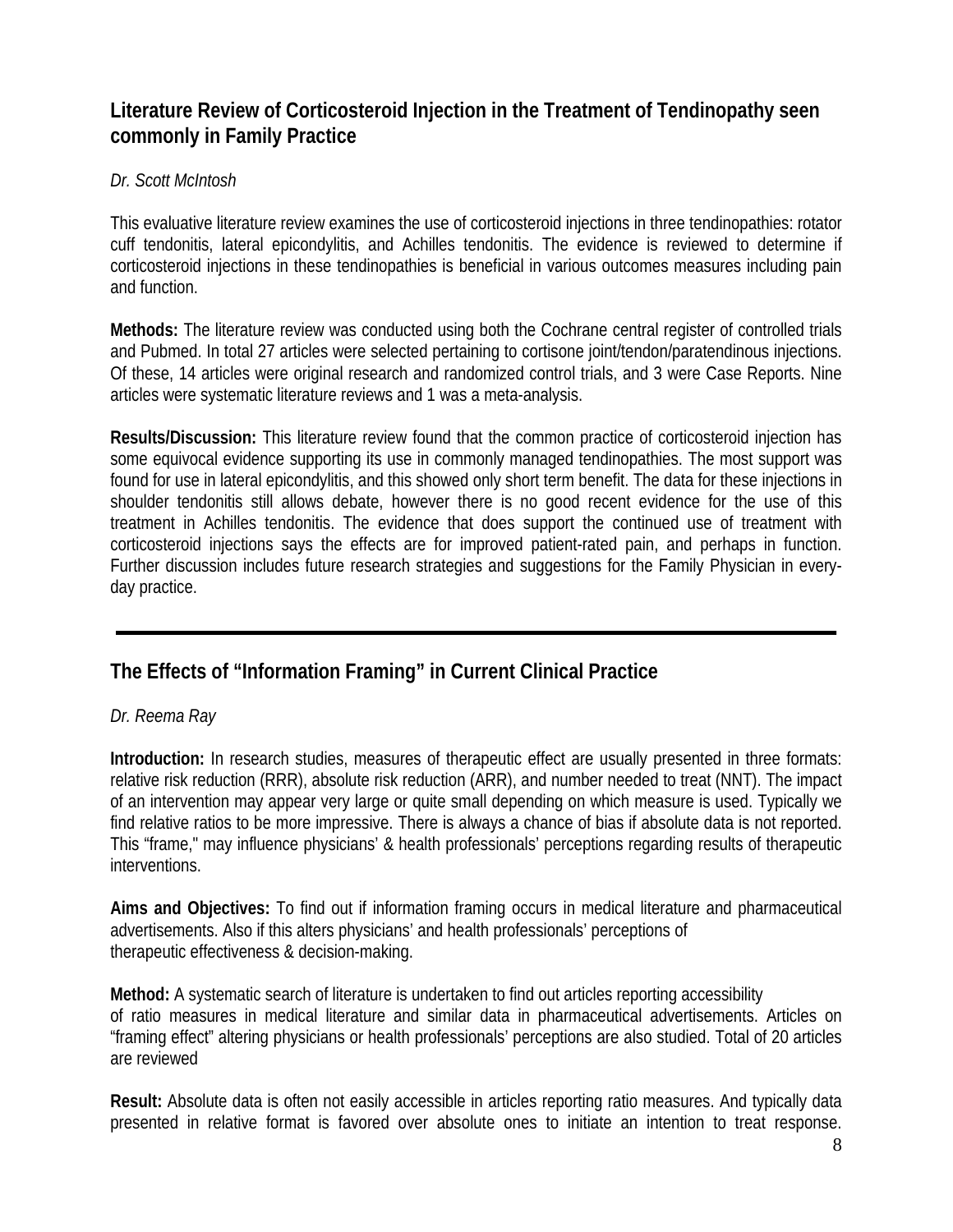Sometimes the description of relative change is ambiguous and baseline risk is not reported and this seems to have a stronger influence in framing.

**Conclusion:** Information framing is found to exist in current practice of medicine. This influences physicians' & health professionals' judgments regarding effectiveness of a therapeutic outcome. However randomized control studies are needed to quantify this frame.

# **Literature Review: Acute Epiglottitis in Adults**

### *Dr. Narinder S. Sehravat*

**Objective**: To perform a literature review of the causes, presentation and treatment of acute epiglottitis in adults.

Acute epiglottitis is an uncommon, potentially fatal condition in adults and children. The Haemophilus influenzae type b (Hib) immunization in children has dramatically reduced the incidence of epiglottitis in children. Adults are still susceptible to acute epiglottitis because a majority of them have not been immunized against Hib. The diagnosis of epiglottitis in adults maybe challenging since clinical presentation in adults and children are different. Therefore, 23% - 31% of acute epiglottitis cases in adults are misdiagnosed. The important symptoms and signs of epiglottitis that a physician should be aware of include acute onset of sore throat, fever, stridor, odynophagia, drooling, shortness of breath, hoarse or muffled voice, pharyngitis, cervical lymph nodes and anterior neck tenderness particularly over the hyoid bone. The diagnosis of adult epiglottitis requires a high index of suspicion by the family physician and is facilitated by lateral soft tissue neck x-rays and confirmed by flexible laryngoscopy. To successfully manage adult acute epiglottitis requires early recognition, airway management, antibiotics and teamwork between primary care physicians, personnel skilled in intubation and immediate consultation with an otolaryngologist.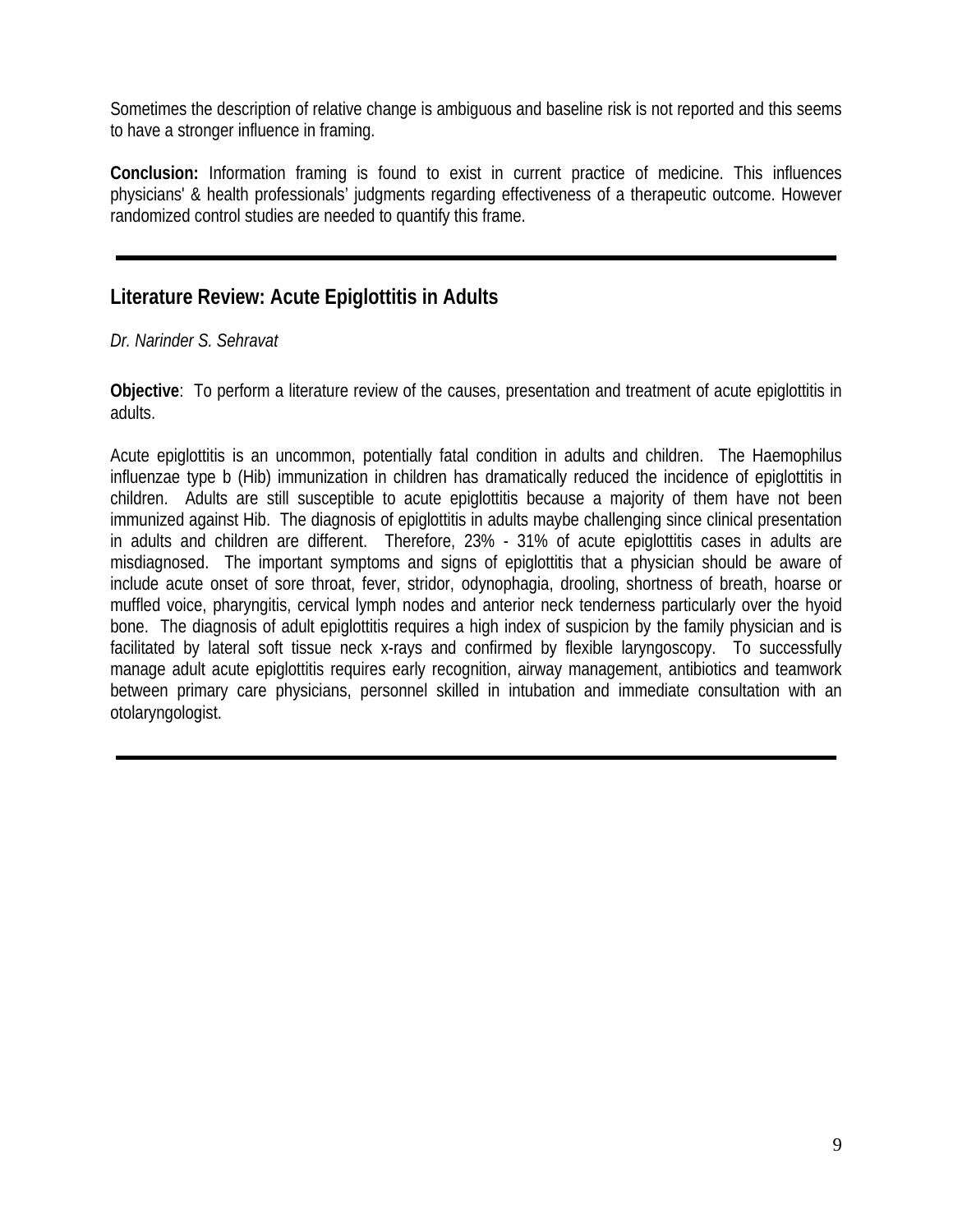### **SECTION B**

# **PRESENTATIONS – ROOMS 1 & 2**

| <b>TIME</b> | <b>PRESENTER</b>                                                                       | <b>PRESENTATION</b>                                                                                |  |  |  |
|-------------|----------------------------------------------------------------------------------------|----------------------------------------------------------------------------------------------------|--|--|--|
| 08:00       | Coffee, Refreshments - Livingston Lounge                                               |                                                                                                    |  |  |  |
| 08:30       | Dr. Eric Wong                                                                          | Opening Remarks in Shuttleworth                                                                    |  |  |  |
| 08:45       | Bath, Amitoj                                                                           | Infidelity Delusions and Brain Tumor                                                               |  |  |  |
| 09:00       | Harricharan, Tanujaa                                                                   | Examining the Role of the Family Physician in End of Life Care                                     |  |  |  |
| 09:15       | Ellison, Jason                                                                         | The Numb Foot: An Unusual Presentation of Metastatic Lung Cancer                                   |  |  |  |
| 09:30       | Hertzman Natalie                                                                       | Case Report: Postpartum Depression and Lactation                                                   |  |  |  |
| 09:45       | Howard, Jessica                                                                        | The Role of the Family Physician in the Care of Adults with Down Syndrome: A<br><b>Case Report</b> |  |  |  |
| 10:00       | Keller, Jeremy                                                                         | Pediatric Stroke: Case Review                                                                      |  |  |  |
| 10:15       | Sheppard, Miranda                                                                      | Discussing Resuscitation Status in Primary Care                                                    |  |  |  |
| 10:30       | Coffee, Refreshments - Livingston Lounge<br>VISIT POSTER DISPLAYS IN D1-171 and D1-173 |                                                                                                    |  |  |  |
| 11:30       | Furtado, Norman                                                                        | Care of the Transgendered Patient: A Primer for Primary Care Providers                             |  |  |  |
| 11:45       | Sereda, Andrea                                                                         | <b>Healthcare for the Homeless</b>                                                                 |  |  |  |
| 12:00       | Peterson, Sean                                                                         | What Went Wrong? A Systems Approach to Medical Adverse Event Investigation                         |  |  |  |
| 12:15       | SEE SECTION A                                                                          | SEE SECTION A                                                                                      |  |  |  |
| 12:30       |                                                                                        | PLEASE LEAVE EVALUATION SHEETS AT FRONT                                                            |  |  |  |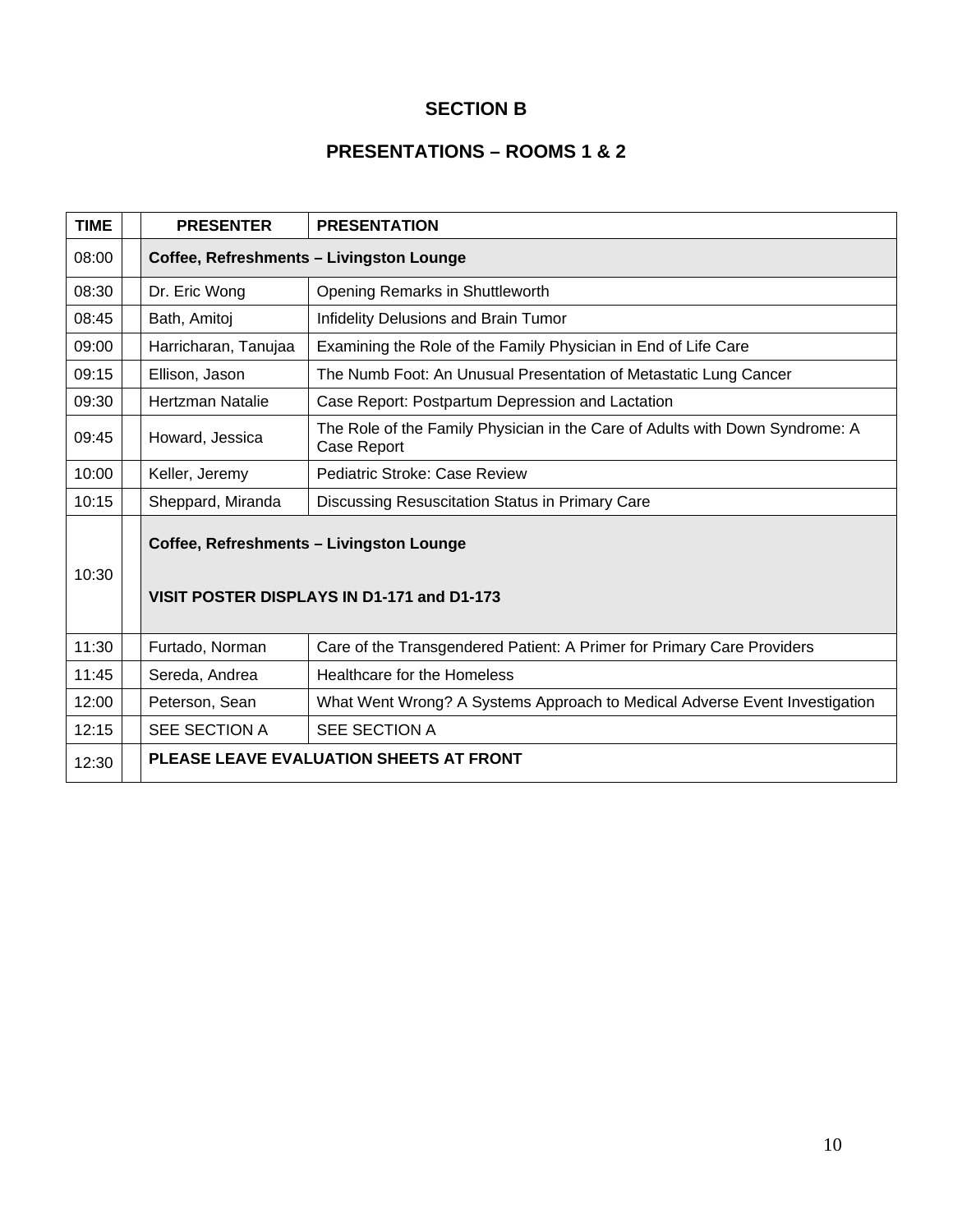# **Infidelity Delusions and Brain Tumor – A Case Report**

### *Dr. Amitoj Bath*

Brain tumors characteristically present with focal neurological symptoms. Uncommonly they can present with psychiatric presentations like depression, mania, psychosis, anxiety cognitive or personality changes and even anorexia nervosa. These patients can have no neurological signs for a long period of time hence making the diagnosis of brain tumors difficult. The delay in diagnosis might have a direct negative effect on treatment and quality of life of such patients.

A study in hospitalised psychiatric patients reported 1/1000 brain tumors. This rate is twenty times higher than in the general population. The retrospective data analysis found that 21% of patients with benign meningiomas present with psychiatric symptoms in the absence of neurological signs.

This case report is about an 83 years old woman with progressive infidelity delusions over a year and cognitive decline. She was found to have a high grade glioma.

While caring for this patient at the end of her life, ethical dilemmas like physician assisted suicide were encountered and were been discussed to better understand the needs and expectations of a dying patient and her family.

# **Case Report: Examining the Role of the Family Physician in End of life Care**

### *Dr. Tanujaa Harricharan*

End of life and palliative care participation are becoming more prevalent in family medicine. In many cases, these patients are older, with chronic conditions and their transition to end of life is expectant. This experience is different for younger patients faced with terminal disease as their responsibilities to their families and their goals in life are dramatically altered. The case demonstrates how the patient – physician relationship in family medicine facilitate the transition from acute care to palliative care. It involves a 39 year old gentleman, with psychological and relationship challenges, recently diagnosed with Ewing's Sarcoma and how he has come to rely on the support provided by his family physician.

# **The Numb Foot: An Unusual Presentation of Metastatic Lung Cancer**

### *Dr. Jason Ellison*

Lung cancer remains the most cause of cancer related mortality in both men and women. Unfortunately, due to the aggressive nature of this disease, it is often in an advanced stage, having metastasized, at the time of first presentation to a physician. Common sites of metastasis are the brain, liver and bone. This can lead to difficulty with diagnosis, as the presenting symptoms are often not as a result of the intrathoracic primary tumor, but instead are caused by secondary metastatic lesions. The following case report is intended to highlight potential difficulties in making the diagnosis under these circumstances. RH is a 49 year old man, who presented with a loss of sensation in his right foot. He is a smoker, but had no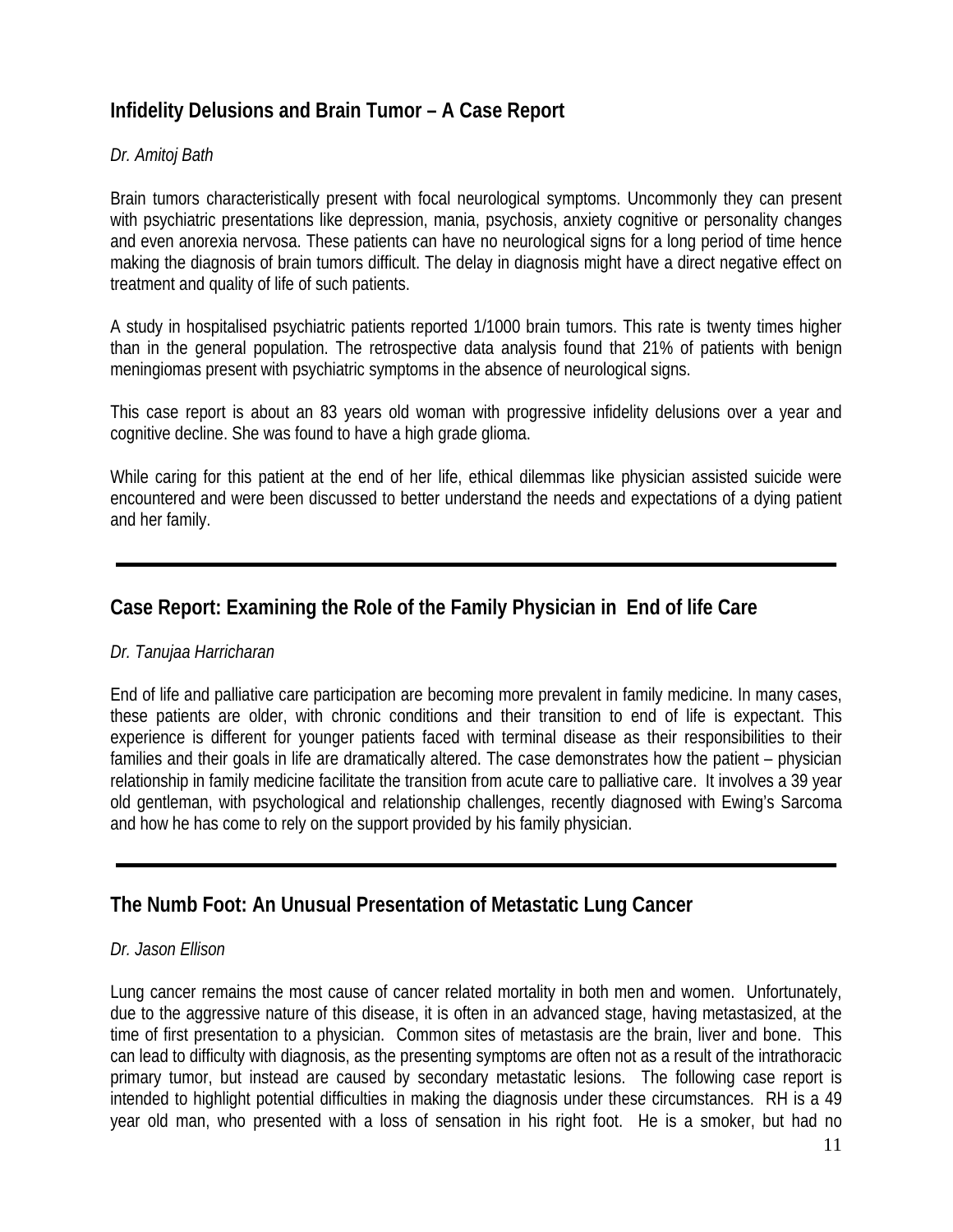significant respiratory symptoms or physical findings at the time of initial presentation. A CT scan of his head revealed a lesion in the left thalamus, consistent with his symptoms, although the nature of this lesion was not initially clear. Further imaging, including an MRI, MRA and MR perfusion study were subsequently carried out. Unfortunately, two more lesions developed in RH's brain while this was being done. It was not until this point that a search for a distant primary tumor was undertaken. A chest X-ray revealed a large mass in the right lower lobe of the lungs. It is my hope that this case will emphasize the importance in considering a diagnosis of lung cancer in patients who have symptoms that could be the result of a neoplastic lesion, particularly if the patient is a smoker.

# **Case Report: Postpartum Depression and Lactation**

### *Dr. Natalie Hertzman*

Should women who have postpartum depression, or women who are at risk of developing postpartum depression, be on anti-depressants if they are breastfeeding? How much of the drug is transmitted into breast milk, and would it be safe for the infant if it is? This case report illustrates a typical case in family practice: a breastfeeding mother who is wondering if she is harming her baby by taking celexa. A review of current literature was done to see if any one antidepressant is safer than others, and/or if there are any that are dangerous in breastfeeding.

In conclusion, sertraline, paroxetine and nortryptylline are good choices to prescribe due to the fact that very little, if any, of the drug is found in an infant's blood stream post-breastfeeding. Caution should be used with fluoxetine and high doses of citalopram. The other psychotropic drugs have not yet been well studied enough to comment on. It should be noted, however, that one study found very high levels of venlafaxine in all babies, although the study size was extremely small (N=3). Since it is well documented that children do better academically, psychopathologically, and emotionally if their mothers are not depressed, treatment of women with postpartum depression should be heavily considered.

# **The Role of the Family Physician in the Care of Adults with Down Syndrome: A Case Report**

### *Dr. Jessica Howard*

Family physicians can play an important role in the health care of adults with Down syndrome. Patients with this condition are likely to have greater health care needs than members of the general population and it is essential that they have a competent family physician to coordinate their care. For example, patients with Down syndrome are more likely to suffer from thyroid disorders, diabetes and cognitive decline. Therefore, screening should be targeted appropriately. In addition, there are special considerations that need to be taken into account when a patient is overwhelmed by such conditions and is nearing the end of his or her life. Discussions surrounding advanced directives and end-of-life issues need to be conducted in a frank and compassionate manner, as special challenges exist. The case of Steven, a 48 year-old man with Down syndrome illustrates many of the unique health care considerations that exist when a family physician cares for an adult member of the Down syndrome population.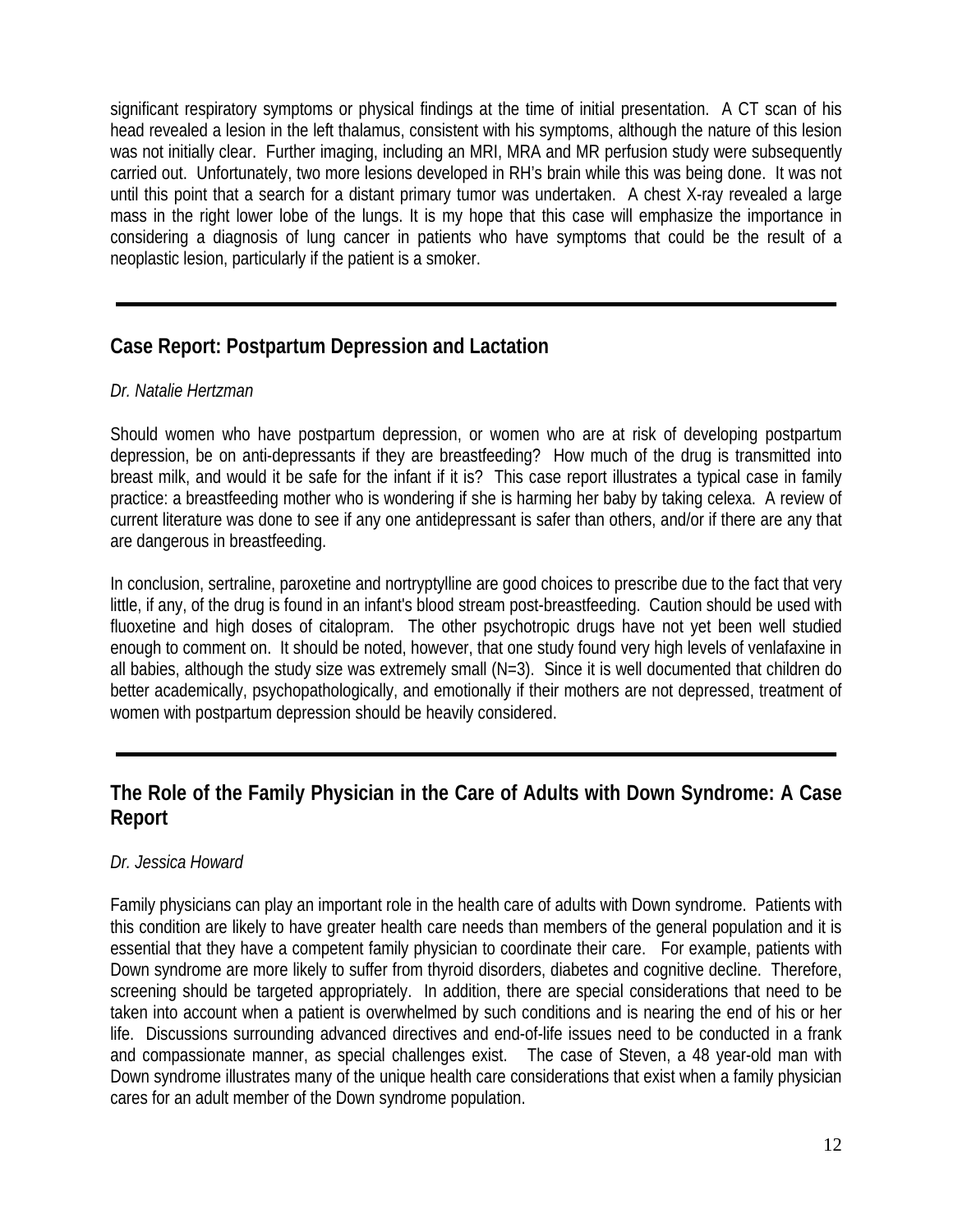<sup>1</sup> [Martin BA](http://www.ncbi.nlm.nih.gov.proxy1.lib.uwo.ca:2048/sites/entrez?Db=pubmed&Cmd=Search&Term=%22Martin%20BA%22%5BAuthor%5D&itool=EntrezSystem2.PEntrez.Pubmed.Pubmed_ResultsPanel.Pubmed_DiscoveryPanel.Pubmed_RVAbstractPlus). Primary care of adults with mental retardation living in the community. [Am Fam Physician.](javascript:AL_get(this,%20) 1997 Aug;56(2):485-94.

<sup>1</sup> [Pueschel SM](http://www.ncbi.nlm.nih.gov.proxy1.lib.uwo.ca:2048/sites/entrez?Db=pubmed&Cmd=Search&Term=%22Pueschel%20SM%22%5BAuthor%5D&itool=EntrezSystem2.PEntrez.Pubmed.Pubmed_ResultsPanel.Pubmed_DiscoveryPanel.Pubmed_RVAbstractPlus). Clinical aspects of Down syndrome from infancy to adulthood. [Am J Med Genet Suppl.](javascript:AL_get(this,%20) 1990;7:52-6.

1 Tuffrey-Winje I. The palliative care needs of people with initellectual disabilities: a literature review. Palliative Medicine 2008; 17:55-62

### **Pediatric Stroke: Case Review**

#### *Dr. Jeremy Keller*

Stroke is a condition in which physicians have significant experience. It is a diagnosis that carries with considerable morbidity and mortality. It is a clinical situation that is most often diagnosed in an older patient population. However, it is known that stroke can and does affect people of all age groups. This paper reviews a case of right sided hemiplegia in an adolescent girl. It discusses the issues surrounding the diagnosis and management of stroke in the pediatric population.

### **Discussing Resuscitation Status in Primary Care**

### *Dr. Miranda Sheppard*

An estimated 40,000 Canadians suffer a sudden cardiac arrest (SCA) every year, yet the majority of these victims had not discussed their resuscitation wishes with a physician. An electronic search using PUBMED, plus a manual search of article bibliographies, was performed to acquire a current understanding of public knowledge surrounding resuscitation, how educational interventions can increase public knowledge, the attitudes of patients and health care professionals on the discussion of resuscitation status, what is included in these discussions, the documented survival rates post-resuscitation and the factors that can help predict survival. The general population significantly overestimates the survival rates of cardiopulmonary resuscitation (CPR) and report the mass media as the primary source of their knowledge. The majority of patients wish to discuss their wishes surrounding resuscitation but feel that it is the physicians' responsibility to initiate these discussions. By providing accurate descriptions of CPR, the procedures involved and numerical estimates of survival post-resuscitation, physicians are able to improve a patient's knowledge and may ultimately alter their desire to undergo CPR. The Canadian overall rate of survival to discharge after a SCA is 16%. Predictors of poor outcome following a SCA include an arrest between 2301-0700h, resuscitative efforts lasting longer than 20 minutes, pulseless ventricular tachycardia or ventricular fibrillation, pulseless electrical activity and asystole. Primary care physicians play an important role in initiating discussions with patients on their wishes surrounding resuscitation and it is imperative that these discussions occur while patients are competent and able to make informed decisions.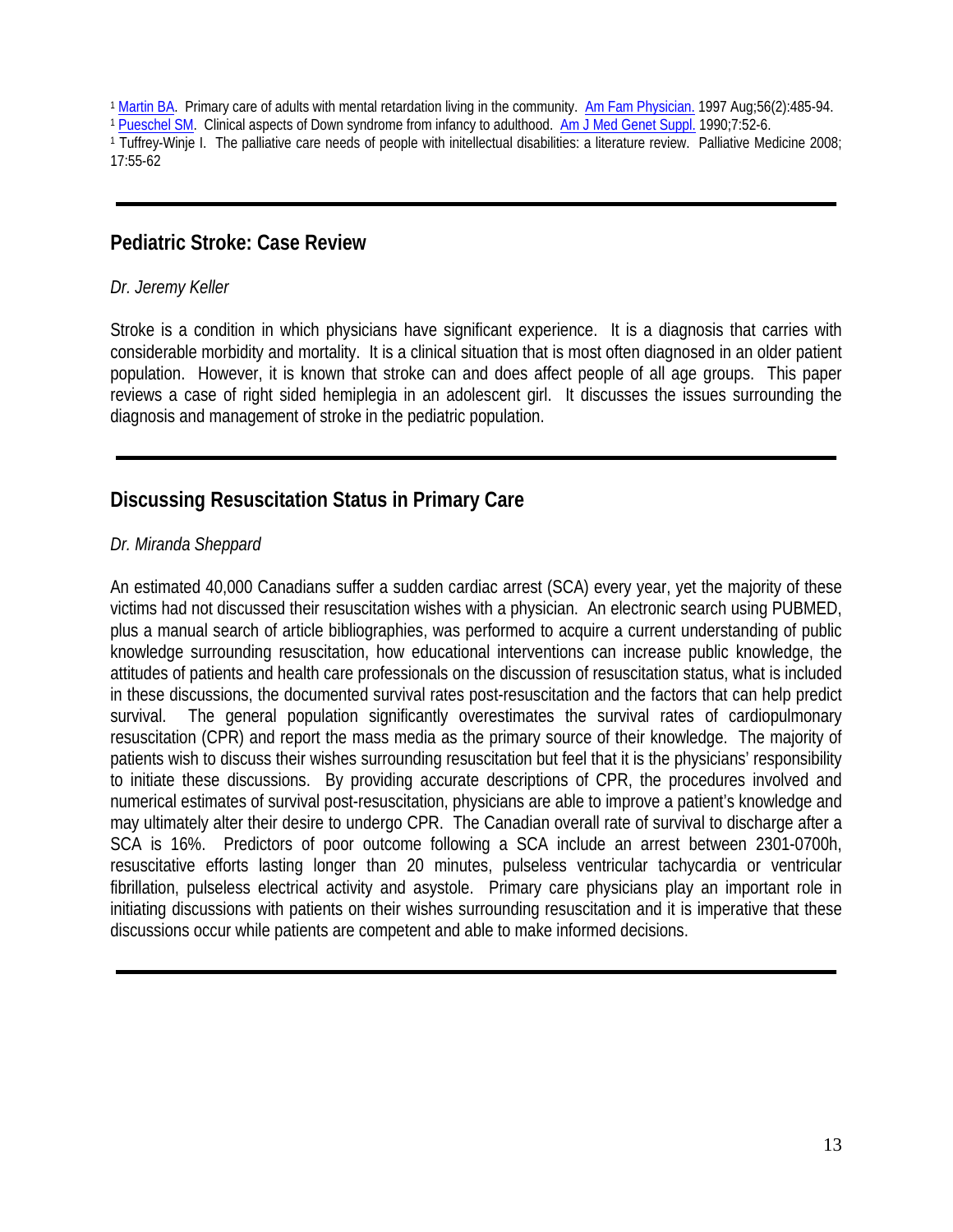# **Care of the Transgendered Patient: A Primer for Primary Care Providers**

### *Dr. Norman Furtado*

Transgendered patients are those who live full- or part-time in a gender role opposite to the one into which they were born. Transsexual patients are those who seek medical intervention to align their physical appearance to their self-identified gender. Though transsexualism is listed as a diagnosis in the DSM-IV, the care of the transsexual or transgendered patient is usually a collaborative effort by mental health professionals, internists, surgeons, and primary care physicians who often initiate and coordinate this care and provide ongoing follow-up. The medical needs of the transsexual patient different somewhat from those of the average patient because of a variety of factors including altered anatomy, ongoing hormone therapy, and greater risk of social marginalization and its associated psychological effects. Physicians who provide care to the transgendered patient should be aware of the Standards of Care document published by the World Professional Association on Transgendered Health. The annual health exam should include examination of the anatomical structures that are present, regardless of sex, and the assessment of risks associated with the interventions and treatments prescribed to patients. Physicians should also consider the possible barriers to care that may exist in their practice environments in order to facilitate the transgendered patient seeking care in the first place.

### **Healthcare for the Homeless**

### *Dr. Andrea Sereda*

Healthcare guidelines exist to address issues specific to women, children, the elderly, and patients of varying ethnicities. However there is another, often overlooked, group of patients within our community that has distinct healthcare issues: the homeless and others living in extreme poverty. This review attempts to cover the unique medical needs of the homeless by highlighting differences in the presentation and management of conditions frequently seen in primary care. It will also address health conditions rarely seen in housed patients but common in the homeless. A section will be also be devoted to describing economic and social factors that contribute to poverty and homelessness, since the social determinants of health feature so prominently in the lives of the homeless. Finally, suggestions are made throughout for improving the life of homeless patients through changes to social policy and advocacy.

# **What Went Wrong? A Systems Approach to Medical Adverse Event Investigation**

### *Dr. Sean Peterson*

A 54 year-old man presented to a community emergency department complaining of chest pain. After being diagnosed with an acute myocardial infarct he was administered thrombolytic therapy. Within 30 minutes he suffered a cardiac arrest and died. A post-mortem examination revealed a dissected thoracic aortic aneurysm. What went wrong?

An adverse event describes an unintended injury or complication caused by the delivery of clinical care rather than by the patient's medical condition. A Canadian study revealed an in-patient *preventable adverse*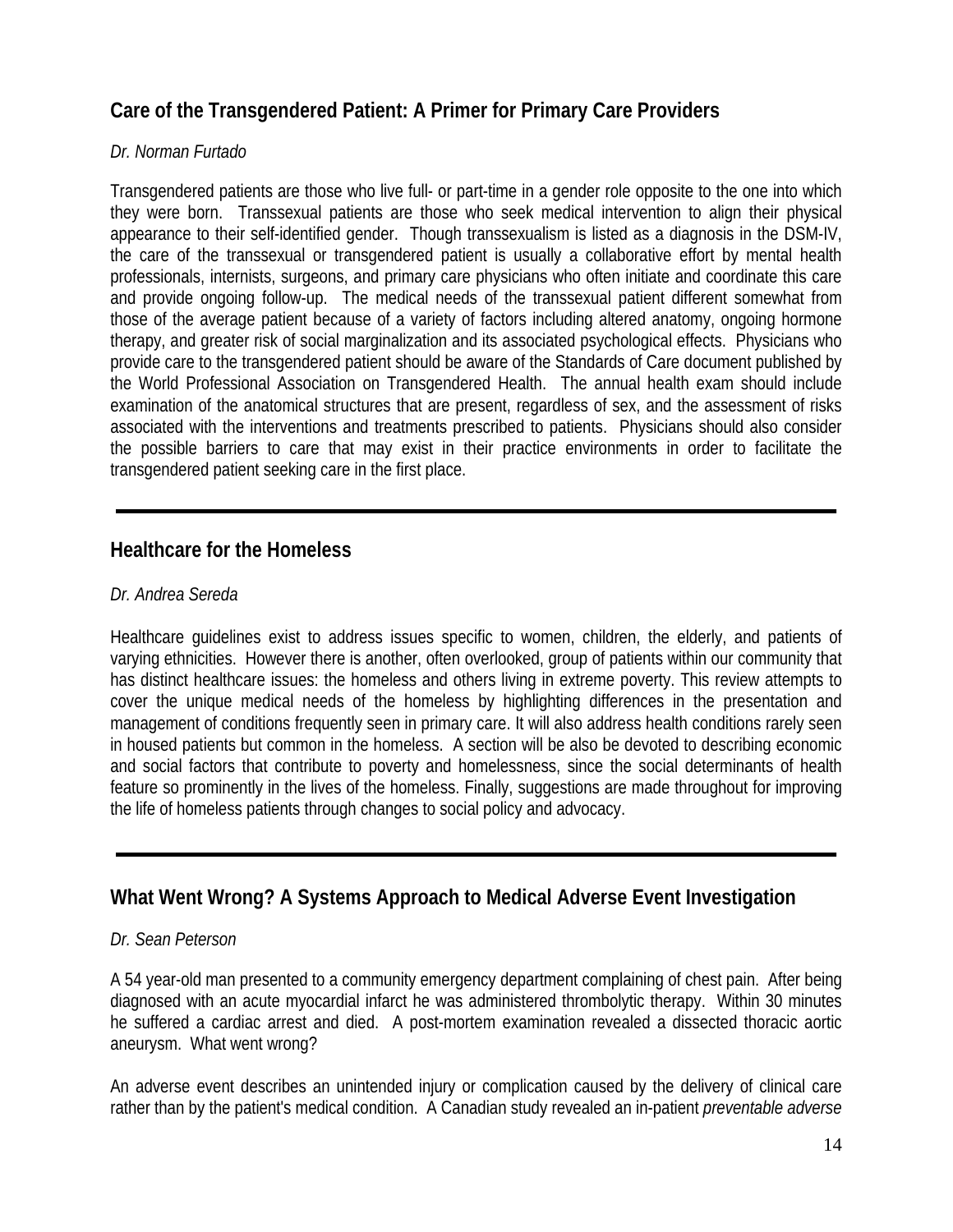*event* rate of 2.8% and *preventable death* rate of 0.7%. Extrapolating these findings provides a yearly estimate of 70,000 preventable adverse events and 18,000 preventable deaths. Comparing to aviation, these deaths are equivalent to 72 yearly survivourless airliner crashes in Canada! In fact, the average number of aviation deaths corresponds to 0.2 survivourless airliner crashes per year. Over the past three decades, the aviation industry has made remarkable strides to improve their safety record through the introduction of *Safety Management Systems*, and in particular, detailed systematic investigation of accidents.

Medicine would do well to apply the safety principles of aviation with particular emphasis on the concept that *adverse event investigation is a leading factor in organizational learning*. This paper explores the concept of medical error in the context of the practice of Family Medicine. Specifically, it outlines how a systematic approach to investigating an accident can be applied to the investigation of a medical adverse event. It discusses medical error in family practice, Reason's organizational model of error, and current medical investigation procedures. Throughout the paper, the proposed framework will be applied to the opening hypothetical case.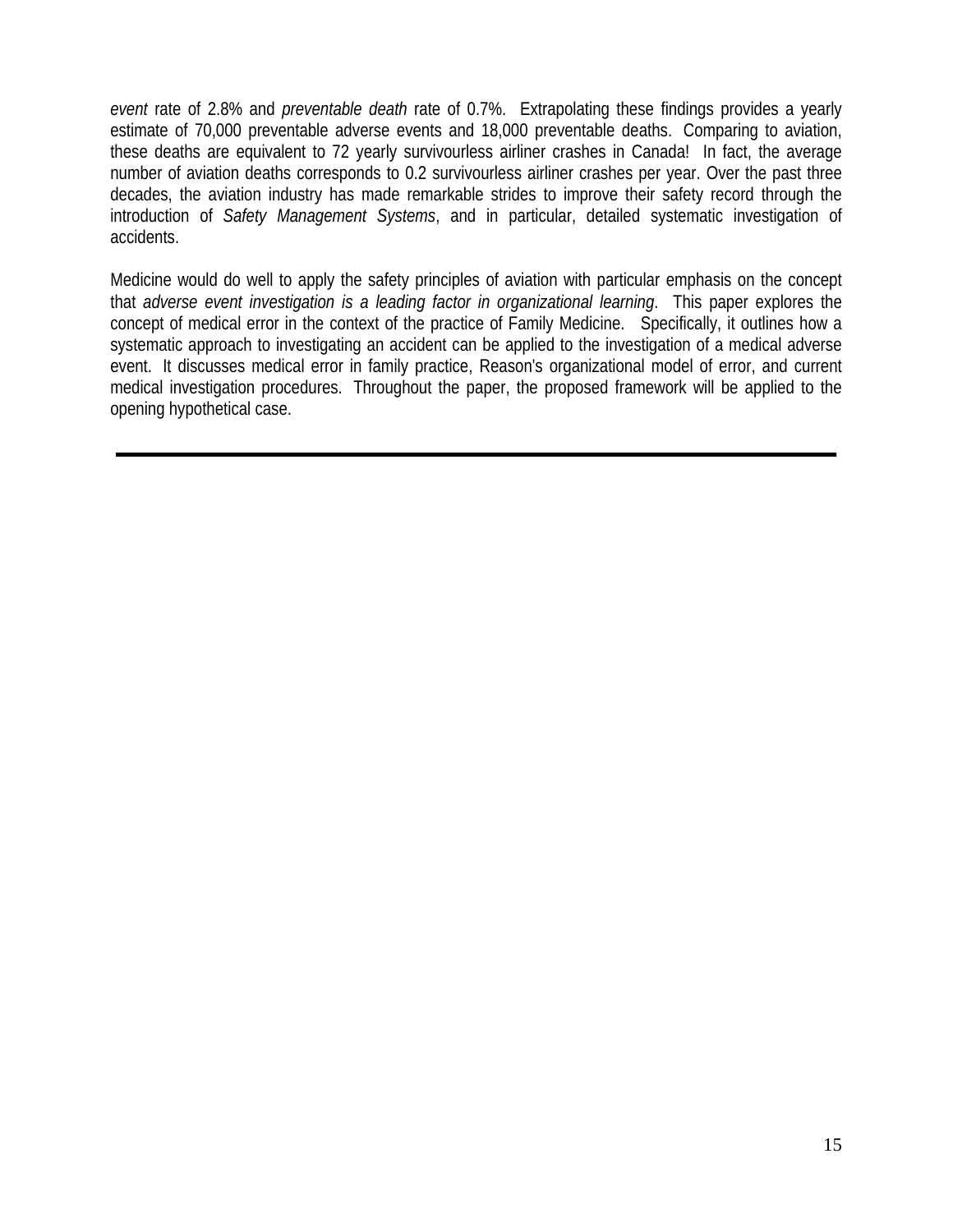# **SECTION C**

# **POSTER DISPLAYS – ROOM D-1 171 & D1-173**

| <b>PRESENTER</b>                        | <b>POSTER DISPLAY</b>                                                                                                                                                    |  |  |  |  |
|-----------------------------------------|--------------------------------------------------------------------------------------------------------------------------------------------------------------------------|--|--|--|--|
| Muhammad, Naeem                         | Hyaluronic acid & its medical applications                                                                                                                               |  |  |  |  |
| Puente, Sara                            | How Should Thromboembolism in Patients with Inflammatory Bowel<br>Disease be Managed?                                                                                    |  |  |  |  |
| Soo, Victoria                           | Melanoma: A Review                                                                                                                                                       |  |  |  |  |
| Walgama, B.G. Shiromi                   | Treatment of Plantar Warts - A Review                                                                                                                                    |  |  |  |  |
| Bal, Krishan Sharma                     | Diagnostic Ultrasound-An Office Tool in Family Practice                                                                                                                  |  |  |  |  |
| Seevaratnam, Loretta                    | Factors Influencing Parental Decisions Regarding the HPV Vaccine                                                                                                         |  |  |  |  |
| Ferguson, Alexander<br>& Malik, Shiraz  | <b>Health One</b>                                                                                                                                                        |  |  |  |  |
| Vandeyar, Thivian                       | Procedural Sedation and Analgesia (PSA): A Primer and Drug Reference                                                                                                     |  |  |  |  |
| Mascan, Lavinia                         | Ethical considerations in caring for pregnant women with substance use<br>disorders                                                                                      |  |  |  |  |
| Wilson, Tania                           | A 33 year old man with persistent localized lymphadenopathy after the<br>diagnosis of cat-scratch disease: A review of the approach to<br>lympadenopathy in primary care |  |  |  |  |
| Palao, France                           | Febrile Neutropenia                                                                                                                                                      |  |  |  |  |
| Nedimovic, Ljubica                      | Case Report: Limping in a Child: Is it Always a Musculoskeletal Pain?                                                                                                    |  |  |  |  |
| Hobdari, Ilda                           | Oxycontin abuse-is methadone the only way out?                                                                                                                           |  |  |  |  |
| Liu, Chongen                            | How are we managing type 2 diabetes in family practice: baseline data<br>from Advancing INSIGHT Methods in General Practice (AIM@GP) study                               |  |  |  |  |
| PLEASE LEAVE EVALUATION SHEETS AT FRONT |                                                                                                                                                                          |  |  |  |  |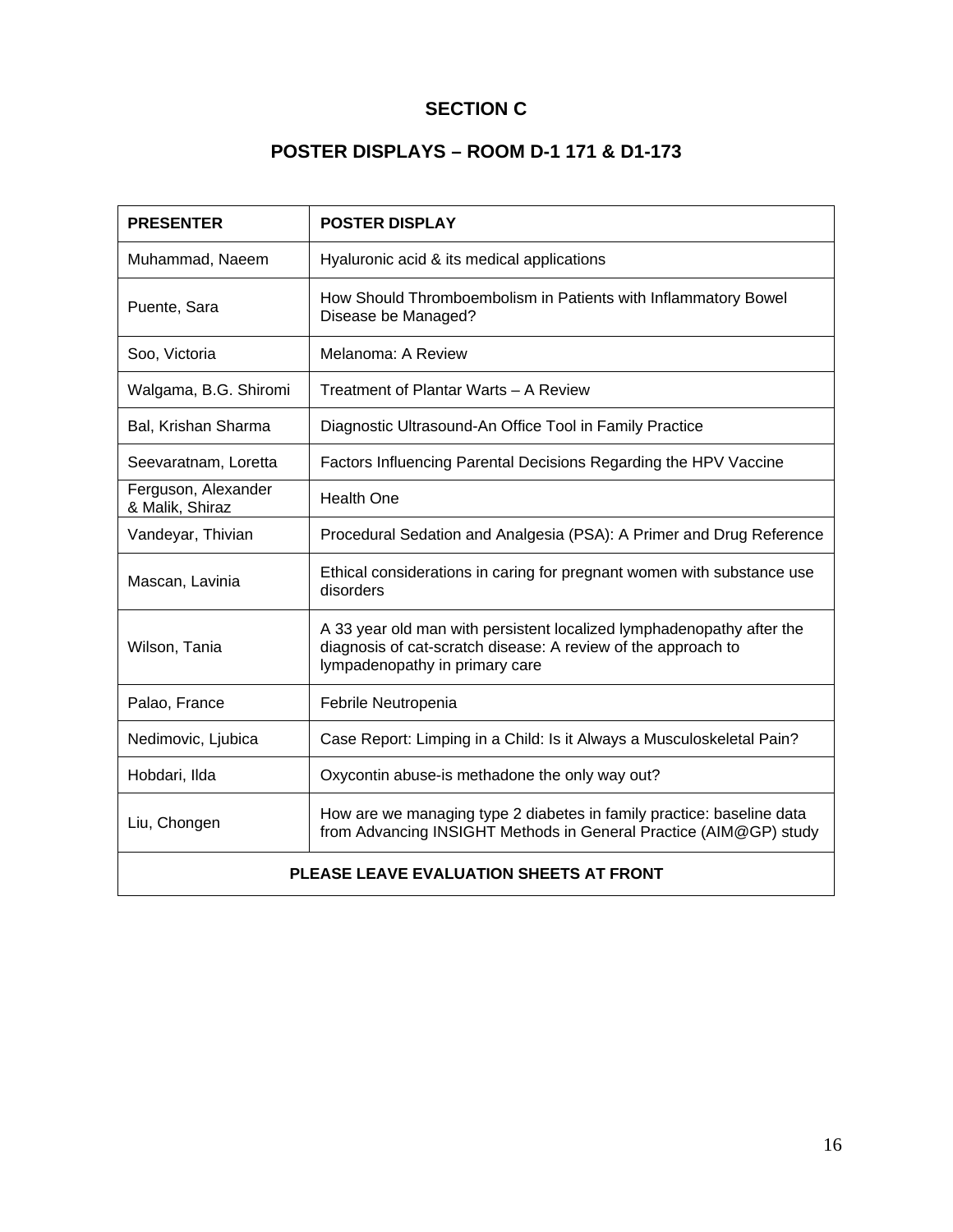# **Hyaluronic acid** & **its medical applications: A review for family physicians**

### *Dr. Naeem Muhammad*

Hyaluronic acid (HA) is a glysosaminoglycan that is present in almost every tissue of human body but is most abundant in synovial fluid, skin and vitreous humour. Its highest concentration is found in synovial joints where it acts as a cushion, provides nutrition to the cartilage and removes waste products. It is also a key component of hyaline cartilage, where it is present as a coat around each chondrocyte. When aggrecan monomers bind to hyaluronan in the presence of link protein, large highly negatively charged aggregates are formed. These aggregated imbibe water and are responsible for resilience of cartilage.

In the eye its biological function is again to provide the nutrition and retain water, whereas the prime function in skin is to retain water. It is present in extracellular matrix in skin along with elastin and collagen. By holding water, hyaluronic acid keeps elastin soft and keeps the skin healthy and wrinkle free. It is also involved in tissue repair. When skin is excessively exposed to **UVB** radiation, it becomes sunburned and the epidermal cells stop producing HA. With age, the molecular weight of hyaluronic acid decreases, this decreases its concentration and leads to wear and tear in joints, wrinkling of the skin and brittleness of cartilage. Pharmaceutically produced hyaluronic acid has been used clinically for viscosupplementation since 1987 in Japan and Italy. It was approved in 1992 in Canada, 1995 in Europe and 1997 in the United States.

Recently HA has gained in popularity among a wide spectrum of medical and cosmetic community specialties including surgery, plastic surgery, obstetrics, ophthalmology, orthopaedics, dermatology, family medicine and dentistrys. The purpose of this essay is to look into ongoing studies, explore the judicial use and the evidence of the effectiveness of the multiple uses of hyaluronic acid. This paper will also provide fellow family medicine residents with a brief review of these current advances.

Although many journals, articles and professional websites were consulted, as were many professionals, main research for this essay was done on pubmed. Search terms used were "hyaluronic acid, medical uses, viscosupplementation and family practice". Only reputable medical journals were selected and research was limited to the last 5 years to ensure all information is current.

# **How Should Thromboembolism in Patients with Inflammatory Bowel Disease be Managed?**

### *Dr. Sara Puente*

**Introduction**: Thromboembolic disease in IBD is a significant cause of mortality for patients and cost to the health care system. Though the actual incidence is fairly low, VTE is significantly more common than in the general population of hospitalized patients, happens in younger patients, and carries a higher mortality when associated with IBD. However, patients with IBD are frequently less likely to be on anticoagulant medications for fear of increasing the risk of rectal bleeding. The case presented illustrates the importance of considering anticoagulation in patients with IBD.

**Methods**: In this review, current recommendations on the prevention and management of thromboembolic disease in inflammatory bowel disease were examined. Articles were found using a PubMed search using the terms "inflammatory bowel disease", "thromboembolism", and "anticoagulation".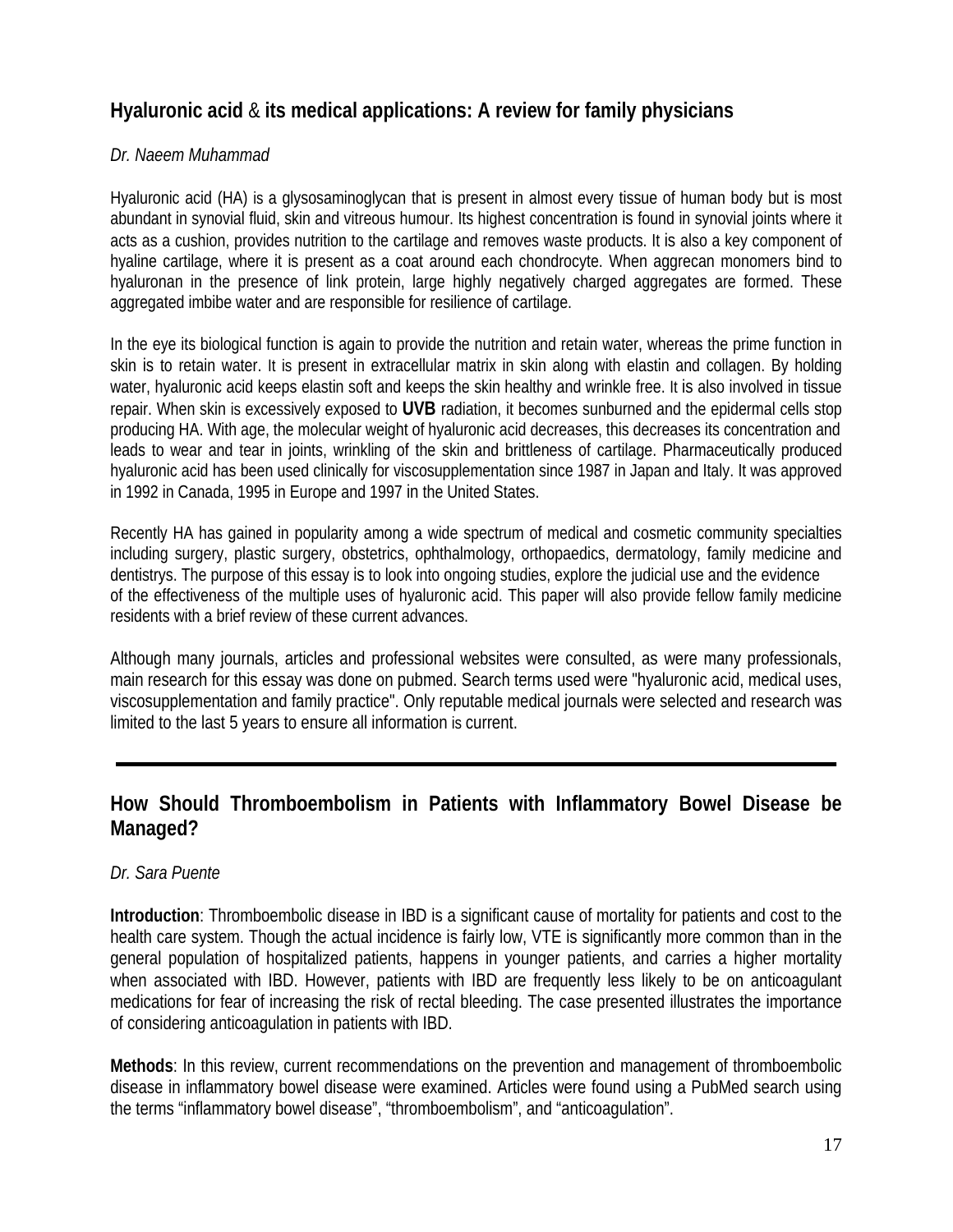**Discussion**: The literature highlights the importance of early diagnosis and treatment of thromboembolic disease, and substantiates recommendations to prophylax with heparin in high risk situations such as hospitalizations. As many of these events occur in young patients with little comorbidity, care must be taken to remember that they are a high risk group. The risk for recurrence of VTE is 10% in the first year and 30% in the next five years if the event was unprovoked by a major transient risk factor. This risk far outweighs the 2% risk of bleeding in many patients. Heparin is the standard of care in managing VTE with or without IBD. Prophylaxis of VTE in IBD patients is a decision that must be individualized based on each patient's risk factors for embolism, taking into account the individual bleeding risk.

### **Melanoma: A Review**

### *Dr. Victoria Soo*

Melanoma is the deadliest skin cancer, and its incidence is increasing rapidly. The family physician will encounter numerous patients in clinic with risk factors for melanoma and suspicious appearing nevi. The purpose of this comprehensive review was to discuss the diagnosis and management of suspicious skin lesions, since prognosis is greatly improved with early detection. A review of the Medline database for the past 10 years was performed.

There are multiple risk factors for developing the disease, the most significant of which being ultraviolet radiation exposure. A combination of patient education and public health measures is essential. The family physician has a critical role in the early detection of melanoma by performing thorough skin examinations at annual physical exams. The ABCDs provide a guide in detecting suspicious lesions, which require excisional biopsy when identified. When melanoma is detected early, cure rates are high, and long-term survival is greater than 90%.

Treatment of melanoma is primarily surgical excision. Sentinel lymph node biopsy is a key tool to identify patients with regional metastatic disease who will require elective lymphadenectomy. At present, adjuvant therapy for patients with Stage III disease is limited to interferon alfa-2b. The use of this drug remains controversial and randomized trials are still underway. The prognosis of patients with metastatic melanoma is poor, and treatment strategies are limited. There are several novel therapeutic strategies currently under development. It is likely that metastatic melanoma will involve a multimodal approach in future.

# **Treatment of Plantar Warts – A Review**

### *Dr. B. G. Shiromi Walgama*

This study contains a review of articles on the different treatment options available for the plantar warts. Plantar wart is a common viral infection caused by human papilloma virus (HPV). The size of the lesion, the age of the patient, the patient's immunity level and the activity level are the main factors that affect the success of the treatment for plantar warts. Although small percentage of plantar warts resolve spontaneously over six months time period, most of them require treatment as they can be painful, contagious and multiply.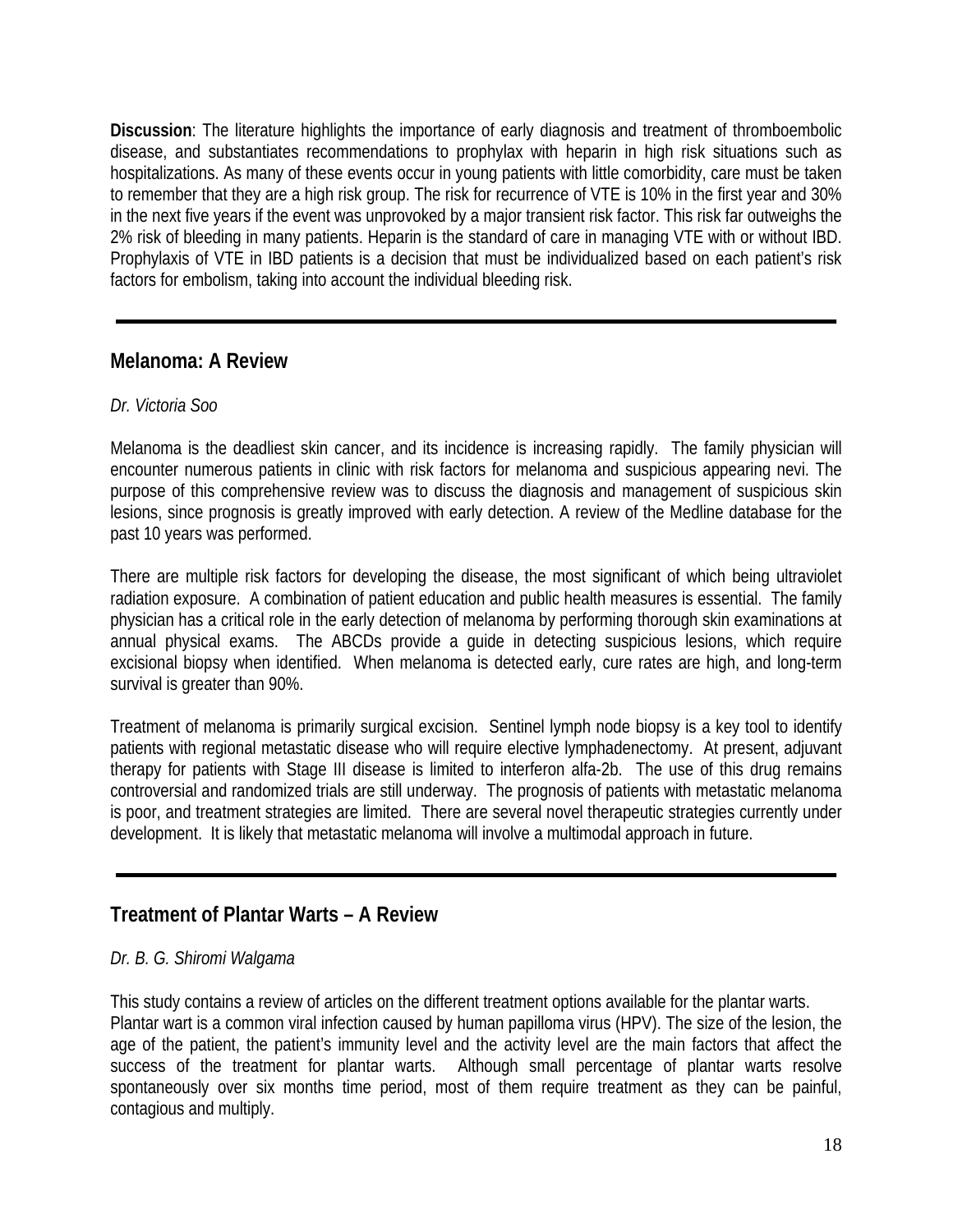The success of salicylic acid treatment mainly depends on the patient's knowledge about the method of application and the compliance. Cryosurgery with liquid nitrogen after paring or de-bulking of plantar warts is a very quick, safe and highly successful technique in primary care setting. This is suitable for plantar warts in adults and children over six years.

Fulguration, radiotherapy, PDT (Photodynamic Therapy), curettage, bleomycin injection and laser are suitable for recalcitrant plantar warts, but not for the simple plantar warts. Although immunotherapy is an effective treatment modality for the plantar warts, it needs further investigation.

Therefore salicylic acid and cryotherapy will continue as the first line treatment for the majority of plantar warts. They were both more effective than any other treatment for simple plantar warts. These two treatment methods are most commonly used in podiatry and dermatology departments.

# **Diagnostic Ultrasound-An Office Tool in Family Practice**

### *Dr. Bal Krishan Sharma*

After decades of its use, ultrasound has proven to be one of the best diagnostic modalities. It is economical, non-invasive, and safe. It provides a real time image without use of harmful radiations or contrast media. With advancement in technology and advent of portable ultrasound, it has become possible to use it in an office set up. In this essay an attempt has been made to assess the feasibility of ultrasound as an office tool in family practice. Different issues including safety, advantages, disadvantages, training, economics and expected challenges related to its use in Family Practice office settings have been discussed using references from literature and official websites. In conclusion, with proper training program during residency in collaboration with Radiology Department and with ethical use, ultrasound could be a great tool in the office of a family physician for timely and appropriate management of patients. It may help in reducing the number of referrals to emergency room and medical specialists. A prospective study to assess its use in real life might be helpful.

# **Factors Influencing Parental Decisions Regarding the HPV Vaccine**

### *Dr. Loretta Seevaratnam*

**Objective:** To explore the knowledge and beliefs involved in the decision-making process of parents considering the HPV vaccine, and the possible reasons for poor vaccine uptake in the school-based provincial program.

**Methods:** An original questionnaire was designed after a literature review about knowledge and beliefs of HPV and the HPV vaccine. The questionnaire was mailed to 512 families with children under 18 years old who are patients at the Byron Family Medical Centre (BFMC). Questionnaires were collected for three months and results were analyzed for basic statistics.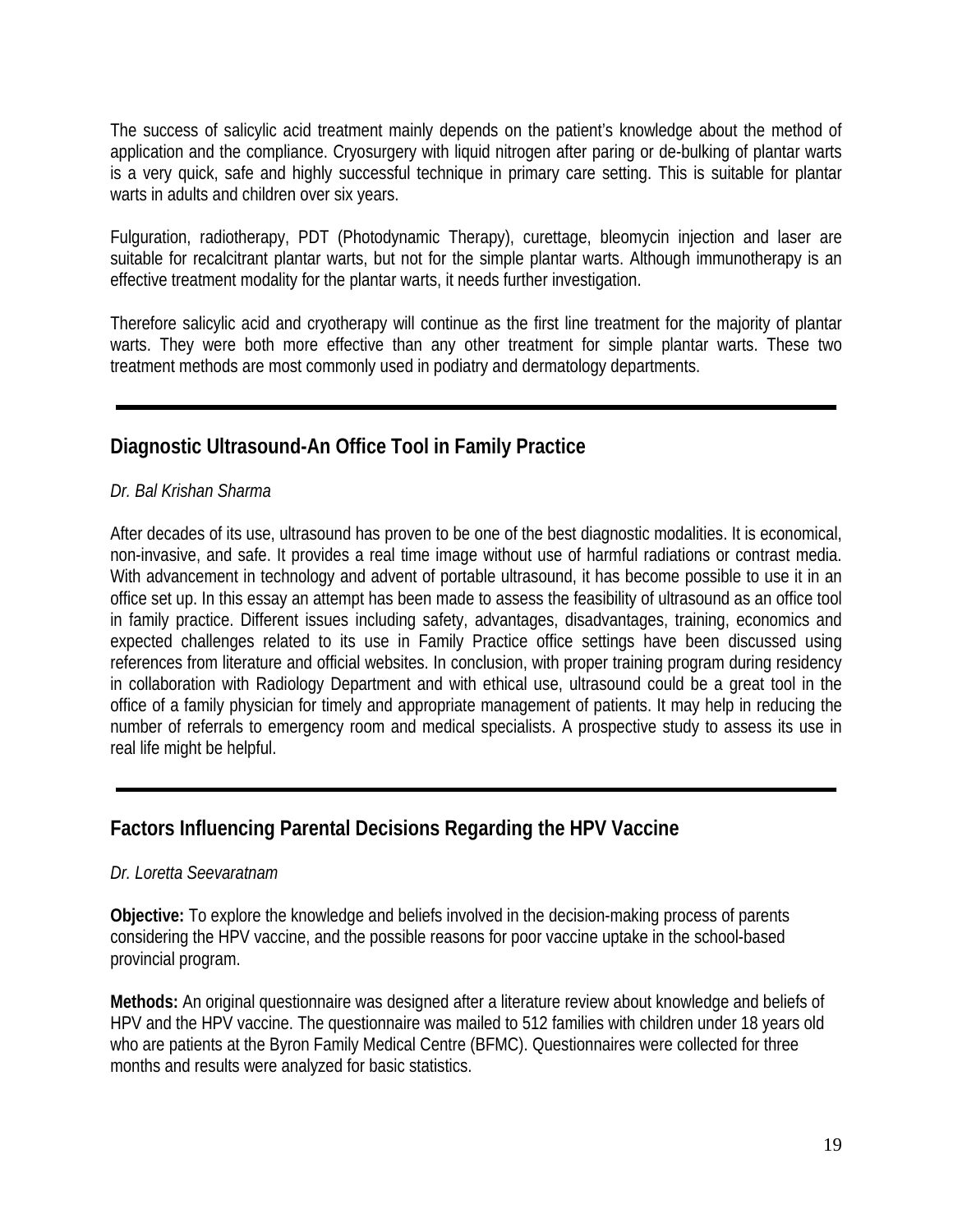**Key Findings:** The respondents were generally well informed regarding vaccinations in general and about HPV, but lacked knowledge about the HPV vaccine. Most found their primary care providers to be reliable sources of information about vaccinations. The majority felt comfortable with discussing sexual health with their children and that these discussions were appropriate at 9-13 years of age. 75% felt that the proposed age of administration for the vaccine is appropriate. Respondents were divided regarding whether boys should also receive the vaccine and whether the vaccine should continue to be offered as part of the school-based immunization programme.

**Conclusion:** The studied population is a well-informed cohort, but require more education about the HPV vaccine. Primary care providers are important resources for education. Administration to males and schoolbased programmes remain controversial, but comfort with sexual health discussions does not appear to be a barrier to vaccine uptake. Addressing these issues with patients and parents at the BFMC may improve uptake of the HPV vaccine.

# **Health One**

*Dr. Alex Ferguson and Dr. Shiraz Malik* 

Health One is a business plan for a novel healthcare delivery model within the primary care setting. At its core, the business combines primary care delivery and evidence-based health maintenance programs deigned to regain or maintain a functionally improved quality of life. To achieve this, the combination of goal directed fitness classes and healthy lifestyle information sessions will take place within the primary care setting. The above will be primarily funded through various third party payment models to provide our patients a maximal healthcare return for their invested time and money.

# **Procedural Sedation and Analgesia (PSA): A Primer and Drug Reference**

### *Dr. Thivian Vandeyar*

Physicians trained in Family Medicine occupy a broad spectrum of clinical practices in Canada. Many of these roles include regularly practiced manual procedures. In recognition of this the College of Family Physicians of Canada (CFPC) has created guideline lists for procedural skills that should be included in residency training programs for Family Medicine. In addition, the CFPC has highlighted the importance of these procedural skills and more "enhanced procedural skills" to rural Family Physicians. In reviewing these procedures, several regularly require some form of adjunct sedation or analgesia technique. However, this level of training is not highlighted in the CFPC's list of procedural skills.

In reflecting on my own personal clinical training I have received little formalized teaching in procedural sedation and analgesia (PSA) techniques. Working in Emergency Departments as a component of my Rural Family Medicine training, I have required the use of PSA techniques repeatedly. In seeking a concise evidence-based resource for learning and implementing PSA, I have often relied on multiple bulky Emergency Medicine textbooks, online resources or established practice patterns of attending physicians. In reviewing current literature on established PSA techniques, I have developed a portable primer and reference material for PSA practiced in the Emergency Department or hospital ward. The material is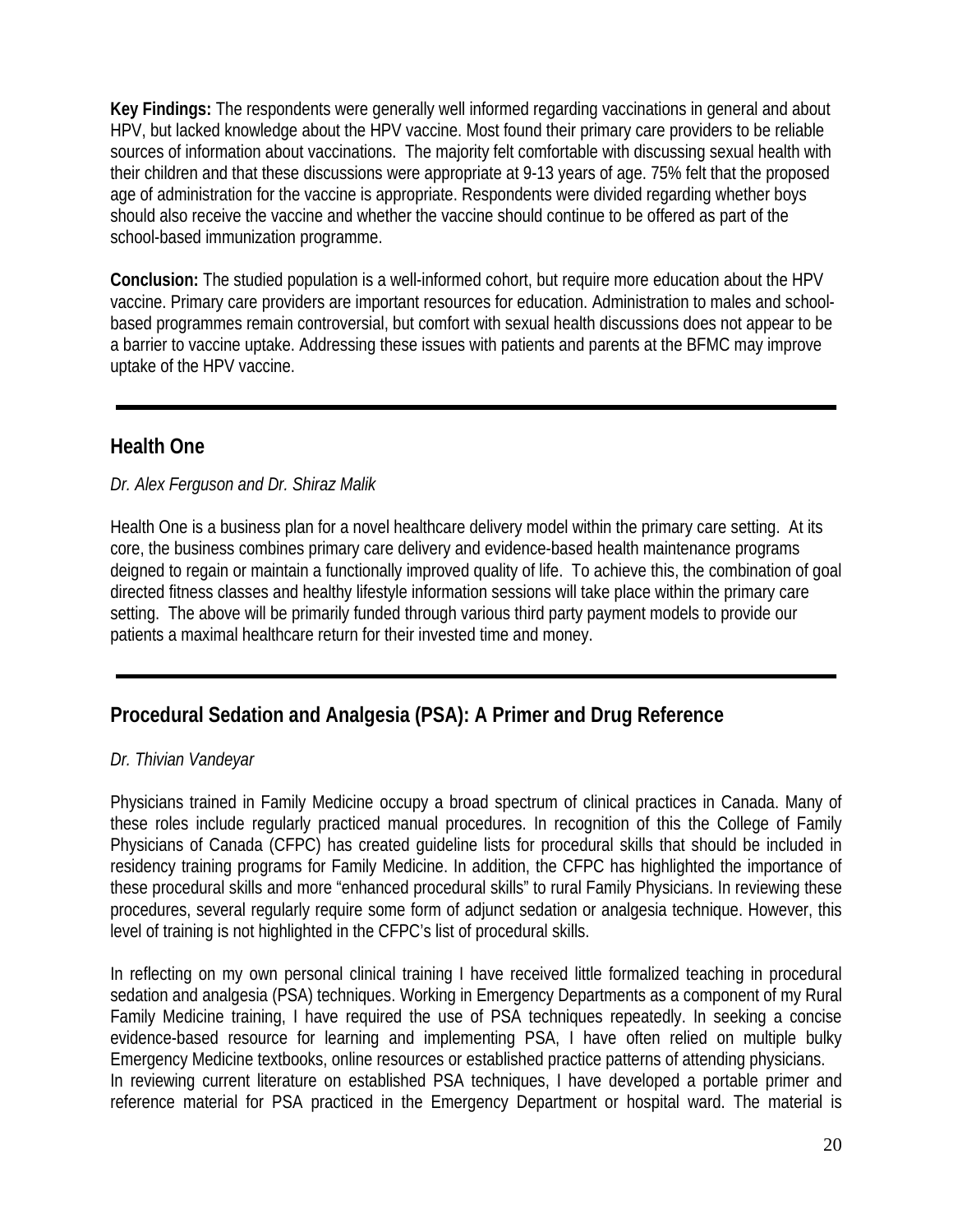formatted into a bound eight card pocket-set, intended as a point-of-care tool for new users of PSA. Its design is such that it serves as both a teaching material as well as a concise reference material with the potential for expansion as new techniques are better established in the literature.

# **Case report: Ethical considerations in caring for pregnant women with substance use disorders**

### *Dr. Lavinia Mascan*

Caring for a pregnant woman with substance use problems raised medical and, more importantly, ethical challenges. As the prevalence of this issue is increasing worldwide1-3, it is critical that women's care providers are aware of its unique psychological and social needs as well as related legal and ethical ramifications4. The focus of this case report is to emphasize *key ethical principles* that apply to the treatment of women's addiction in general and during pregnancy in particular.

Shelly, a 22 year old female, disclosed at one of her prenatal visits cocaine and alcohol use prior to and during current pregnancy. This raised important issues about collecting in a non-judgmental manner a detailed history, counseling and initiating treatment given her situation. Although pregnancy is often seen as a "window of opportunity" to decrease or cease substance abuse5, 6, there are significant challenges to effective care for both the patient and the clinician<sub>7</sub> which often begin directly from tensions between core ethical principles and inconsistencies in the way these principles are applieds. Key values, such as voluntarism, respect for person and justice, confidentiality and truth-telling, and informed consent are invaluable in determining clinical ethical decision making. Careful consideration of these principles will help ensure that women with addiction will be cared for in a manner that is respectful, beneficent, compassionate, honest, and just.

# **A 33 year old man with persistent localized lymphadenopathy after the diagnosis of cat-scratch disease: A review of the approach to lympadenopathy in primary care.**

### *Dr. Tania Wilson*

Lymphadenopathy is a common presentation to family medicine, and while most causes of the lymphadenopathy can be diagnosed in the office by history, physical exam and some basic laboratory tests, there are no guidelines for the approach to lymphadenopathy and when to refer patients for biopsy. A patient, frustrated with the difficult course to diagnosis and treatment, presented with a three-month history of generalized symptoms and a one-month history of lymphadenopathy. He was treated for a suspected case of cat-scratch disease and finally a diagnosis of Hodgkin's lymphoma was made. As lymphadenopathy is a common primary care complaint, this paper discusses the workup and management of cat-scratch disease as well as the approach to lymphadenopathy presenting to primary care. In turning to the literature, the factors more commonly associated with malignancy include lymph node size greater than two centimetres, any supraclavicular lymph nodes, age greater than 40, hard and non-tender nodes, generalized pruritis, abnormal chest X-ray, and other generalized symptoms. The risk of malignancy from lymphadenopathy in primary care is one percent, making it a concern for patients and all family physicians, who should have a general approach to patients presenting with such a complaint.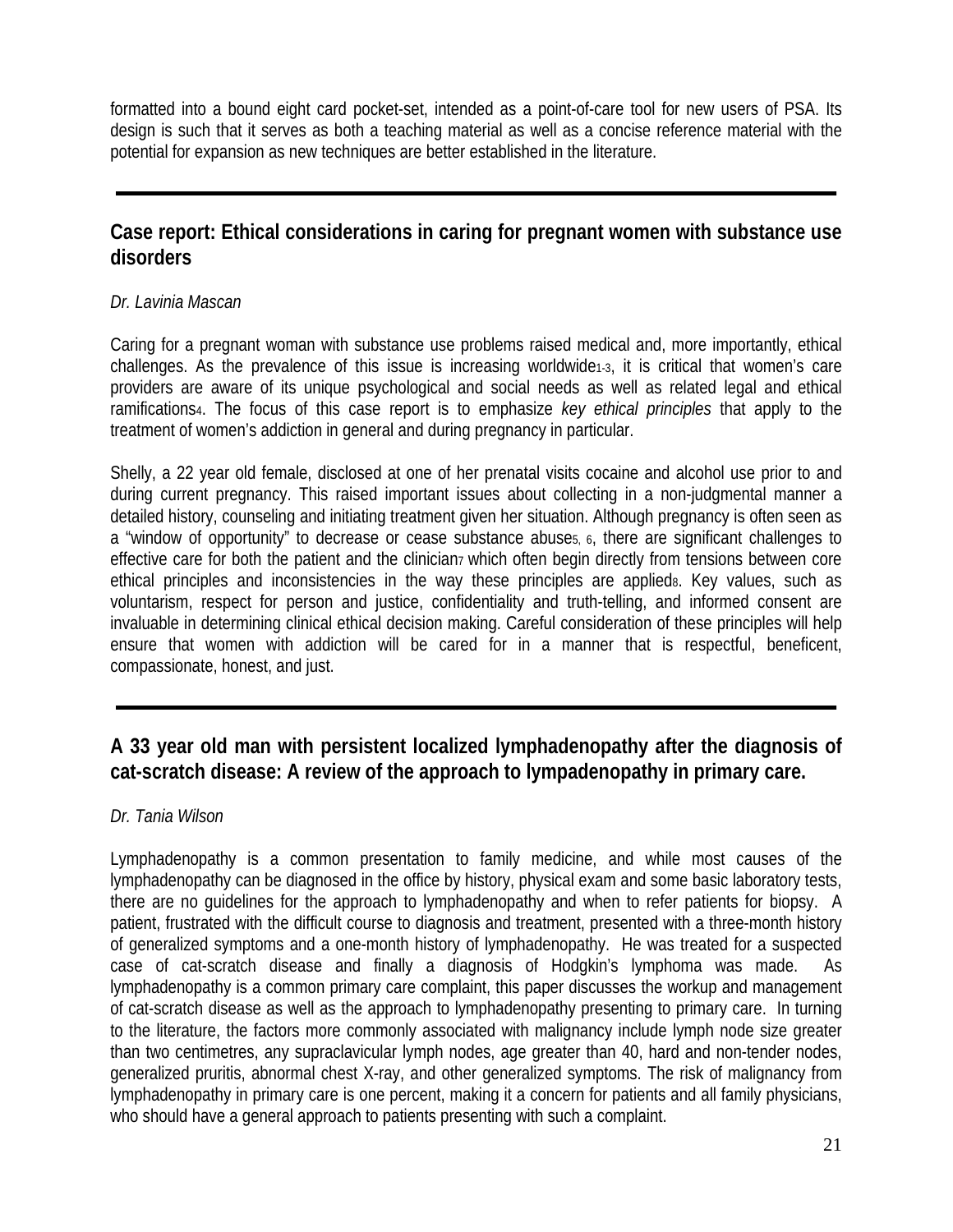# **Febrile Neutropenia**

### *Dr. France Palao*

Cancer patients treated with chemotherapy may experience complications of related toxicity. Prevention of these complications is important to improve the quality of patient's lives. Febrile neutropenia still remains a frequent complication. Because of the risk of life threatening sepsis, the standard of care has been inpatient treatment with intravenous antibiotics for many years. Despite advances in management protocols using prophylactic antibiotics and granulocyte colony stimulating factors, it is still a leading cause of hospitalization for cancer patients undergoing chemotherapy. However, it is now possible to identify a subset of patients with febrile neutropenia at low risk of life threatening complications in whom duration of hospitalization and intensity of therapy can be reduced safely with the use of outpatient treatment. The purpose of this report is to look at the role of outpatient therapy or early hospital discharge for cancer patients with febrile neutropenia. It also aims to look at our role as family physicians in improving our patient's quality of life while managing complications from chemotherapy in the community.

# **Limping in a Child: Is it Always a Musculoskeletal Pain? A Case Study**

### *Dr. Ljubica Nedimovic*

This study follows the case of a child who presented to the clinic with a limping leg and a suspected musculoskeletal pain. Prior treatment with analgesics and physiotherapy offered little improvement. Thereafter, two magnetic resonance imaging (MRI) explorations of the bone and the soft tissues revealed a mass involving sciatica nerve. A biopsy confirmed a rare Ewing's sarcoma of the sciatica nerve. This case demonstrates the importance of considering all plausible diagnoses in differential diagnosis of childhood musculoskeletal pain and limping. Ewing sarcoma of the sciatic nerve is a rare diagnosis in children with a limping leg; however, it must not be overlooked.

### **Oxycontin abuse – is Methadone the only way out?**

### *Dr. Ilda Hobdari*

There is a substantial increase in oxycontin abuse in Canada, and it seems that oxycontin is easily available in the streets of Canada. Oxycontin is a controlled-release preparation, and was expected to have a lower abuse potential because users would be less likely to experience the euphoria associated with high concentrations of the drug rapidly reaching the brain. Many abusers, however, report crushing or chewing these preparations before swallowing, injecting, or snorting them, thereby destroy the slow-release properties.

This case is about a couple that did present in our clinic to ask for help about their addiction. We did try to taper off the oxycontin as they did not want to consider methadone as a treatment option, thinking that it will be a new addiction. We had lots of struggle with the oxycontin taper and managing their withdrawal